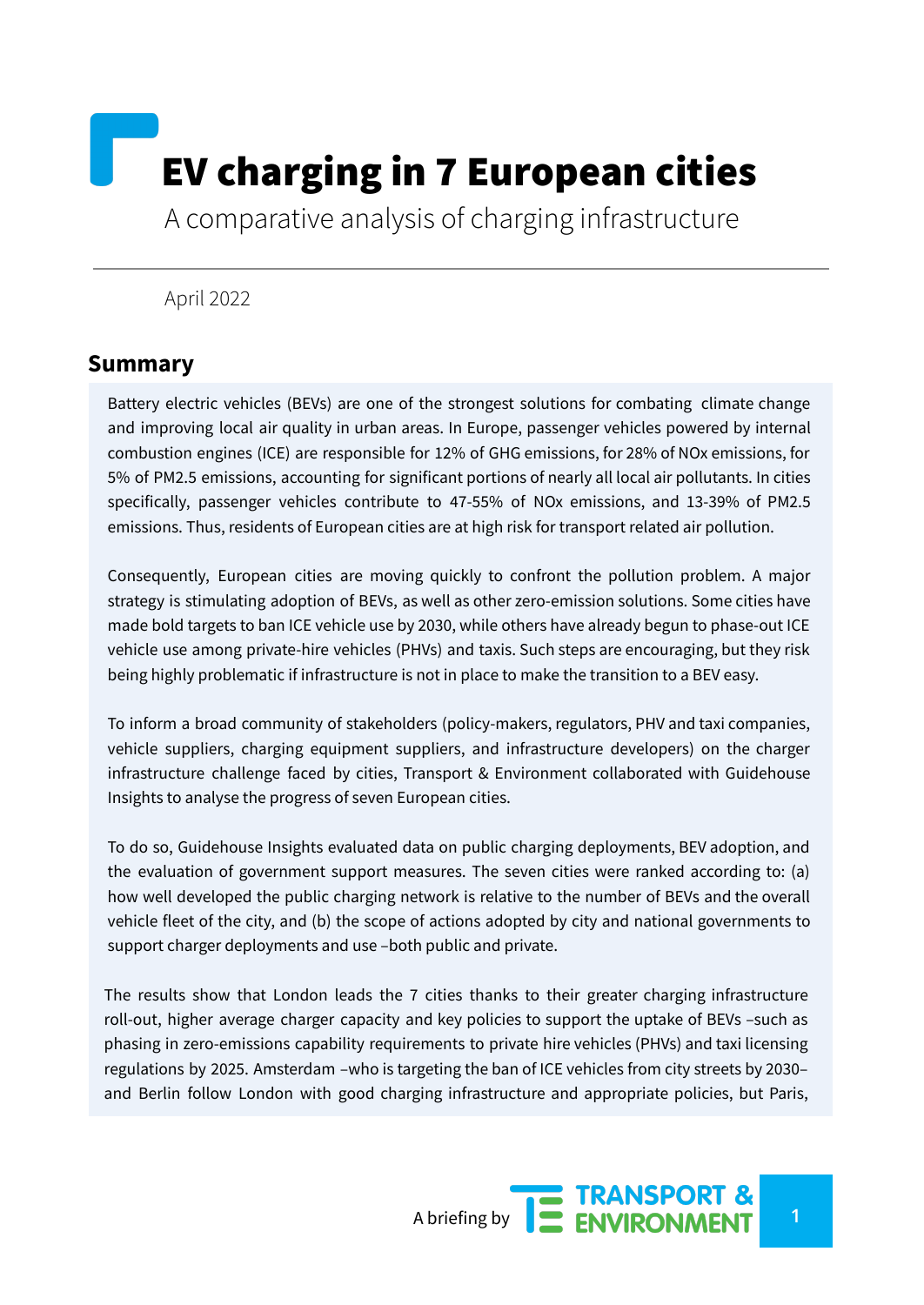Brussels, Madrid and Lisbon fall behind with either charging infrastructure that is lacking, policies that are inadequate to accelerate the transition to BEV fleets, or both.



As seen on the ranking, the two cities that rank highest –London and Amsterdam– do so thanks to a high roll-out of public charging infrastructure and bold targets for transitioning away from ICE vehicles as quickly as possible with assertive plans to prohibit their use.

London and Amsterdam are standing well above the rest of the cities in

public or semi-public charger numbers, with about 11,000 for the former and close to 8,000 for the latter. With the exception of Paris -standing at around 7,000 chargers- the rest of the cities don't even come close, while at the bottom of the ranking, Madrid and Lisbon really struggle with around 700 chargers only each. Moreover, London stands out as the only city that has over 2 kW of average charger power for existing BEVs, while Amsterdam is the only city with over 6 kW of average charger power per 100 vehicles (which shows the great potential of Amsterdam for converting ICE vehicles fleet to fully electric).

A combination of city fast-charging hubs in key areas of the city and slow on-street chargers where people live has hence proved to be the way forward, as London and Amsterdam clearly show. Furthermore, in addition to banning the sales of ICE vehicles at national or EU level, plans at city level to prohibit the use of ICE vehicles will set the right policy signals for private market actors to invest in BEV solutions and therein charger infrastructure deployment.

The analysis also indicates that where governments have been ambitious with policy, the charging infrastructure deployment has been better. A key action among all of these cities are programs and policies to make chargers available in residential areas. Other notable actions include charger-ready building codes, public and private and workplace charger deployment subsidies. While progress in these cities is encouraging, there is still more that can and should be done. Specifically, adopting policies to enforce a 'right to plug', which would facilitate and accelerate the processing of charger requests for tenants in shared residential buildings and employees of workplaces.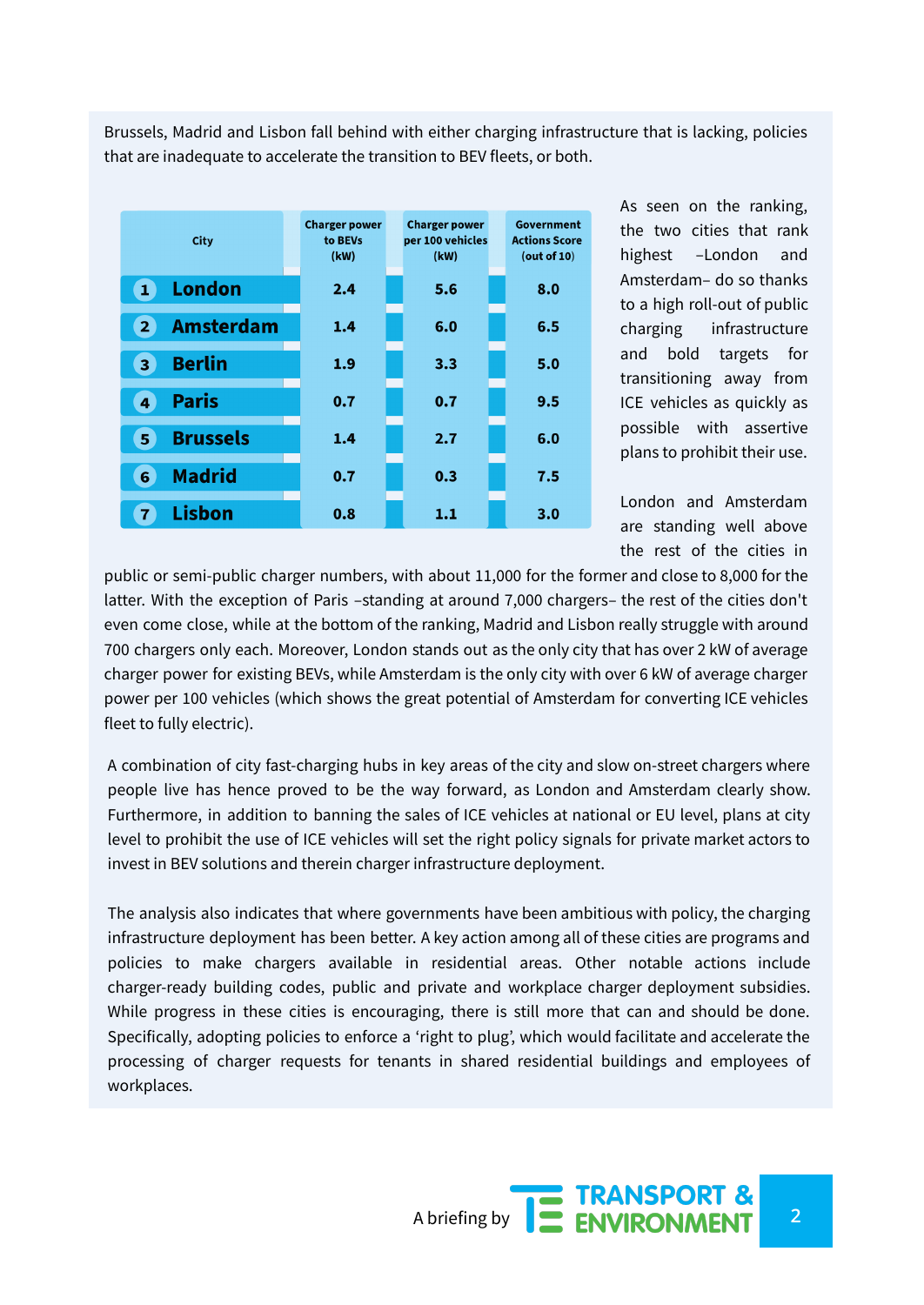# 1. Introduction

It is well established that internal combustion engine powered vehicles (ICE vehicles) have significant negative impacts on climate and local air quality. In the EU, road transport is reported by the European Environment Agency (EEA) to account for roughly 22% of greenhouse gas (GHG) emissions<sup>1</sup>. Of these emissions, passenger vehicles account for nearly three quarters (and represent 12% of total EU-27 GHG emissions)<sup>2</sup>. Meanwhile, the EEA reports exhaust from road transport to account for a significant portion of all main local air pollutants save SO $x^3$ . In cities specifically, passenger vehicles contribute to 47-55% of NOx emissions, and 13-39% of PM2.5 emissions<sup>4</sup>. The concentration of local air pollutants rises in the heavily congested urban environment, placing residents at increased risk to personal health. As demonstrated by an ICCT analysis, Europe is a special case with the 10 most risky places for transport related air pollution being European cities $^5$ .

The confluence of ICE vehicle impacts on climate and local air quality is pushing governments at all levels to stimulate adoption of battery electric vehicles (BEVs), including plans to ban sales and use of ICE vehicles. These efforts are strongest among European cities like Amsterdam and London. The former is targeting the ban of ICE vehicles from city streets by 2030 and the latter is phasing in zero-emissions capability requirements to private hire vehicles (PHVs) and taxi licensing regulations by 2025. While the execution of these plans may have dramatically positive impacts on local air quality and is an encouraging step toward reducing GHG emissions, it is likely to raise complications for transport system users and providers unless effective BEV solutions are in place.

The leading solution to supplant the ICE vehicle is the battery electric vehicle (BEV). Over the past decade BEV adoption has witnessed considerable growth in Europe and the global market. In Europe (EU + EFTA + UK), sales reached 1,200,000 in 2021, making up over 10% of the region's overall passenger car market. The success of the technology is fueling dramatic investments in research and development that promise to make future BEVs increasingly cost and capability competitive with ICE vehicles. In Europe alone, Guidehouse Insights expects over 46 million BEVs will be in circulation by 2030 6 .

[https://guidehouseinsights.com/reports/market-data-ev-charging-equipment](https://guidehouseinsights.com/reports/market-data-ev-charging-equipmentv)



<sup>1</sup> European Environment Agency. *EEA greenhouse gases – data viewer,* 13 April 2021.

<https://www.eea.europa.eu/publications/data-and-maps/data/data-viewers/greenhouse-gases-viewer>

<sup>&</sup>lt;sup>2</sup> European Environment Agency. National emissions reported to the UNFCCC and to the EU Greenhouse Gas Monitoring Mechanism, 31 May 2021.

[https://www.eea.europa.eu/data-and-maps/data/national-emissions-reported-to-the-unfccc-and-to-the-eu-greenhouse-ga](https://www.eea.europa.eu/data-and-maps/data/national-emissions-reported-to-the-unfccc-and-to-the-eu-greenhouse-gas-monitoring-mechanism-17) [s-monitoring-mechanism-17](https://www.eea.europa.eu/data-and-maps/data/national-emissions-reported-to-the-unfccc-and-to-the-eu-greenhouse-gas-monitoring-mechanism-17)

<sup>3</sup> European Environment Agency. *Emissions of air pollutants from transport*, 22 November 2018. [https://www.eea.europa.eu/data-and-maps/indicators/transport-emissions-of-air-pollutants-8/transport-emissions-of-air-p](https://www.eea.europa.eu/data-and-maps/indicators/transport-emissions-of-air-pollutants-8/transport-emissions-of-air-pollutants-8) [ollutants-8](https://www.eea.europa.eu/data-and-maps/indicators/transport-emissions-of-air-pollutants-8/transport-emissions-of-air-pollutants-8)

<sup>4</sup> Tim Williamson & Dr Ben Marner, Air Quality Consultants. *Covid-19, Air Quality and Mobility Policies: Six European Cities*, March 2021

[https://www.transportenvironment.org/wp-content/uploads/2021/07/J4178%20Covid-19%20and%20Mobility%20Pol](https://www.transportenvironment.org/wp-content/uploads/2021/07/J4178%20Covid-19%20and%20Mobility%20Policies_v5_final%20March%202021_1.pdf) [icies\\_v5\\_final%20March%202021\\_1.pdf](https://www.transportenvironment.org/wp-content/uploads/2021/07/J4178%20Covid-19%20and%20Mobility%20Policies_v5_final%20March%202021_1.pdf)

<sup>5</sup> Susan Anenberg, Joshua Miller, Daven Henze, Ray Minjares. *A global snapshot of the air pollution-related health impacts of transportation sector emissions in 2010 and 2015.* ICCT. 26 February 2019. <https://theicct.org/publications/health-impacts-transport-emissions-2010-2015>

<sup>6</sup> Guidehouse Insights. *Market Data: EV Charging Equipment, 2021.*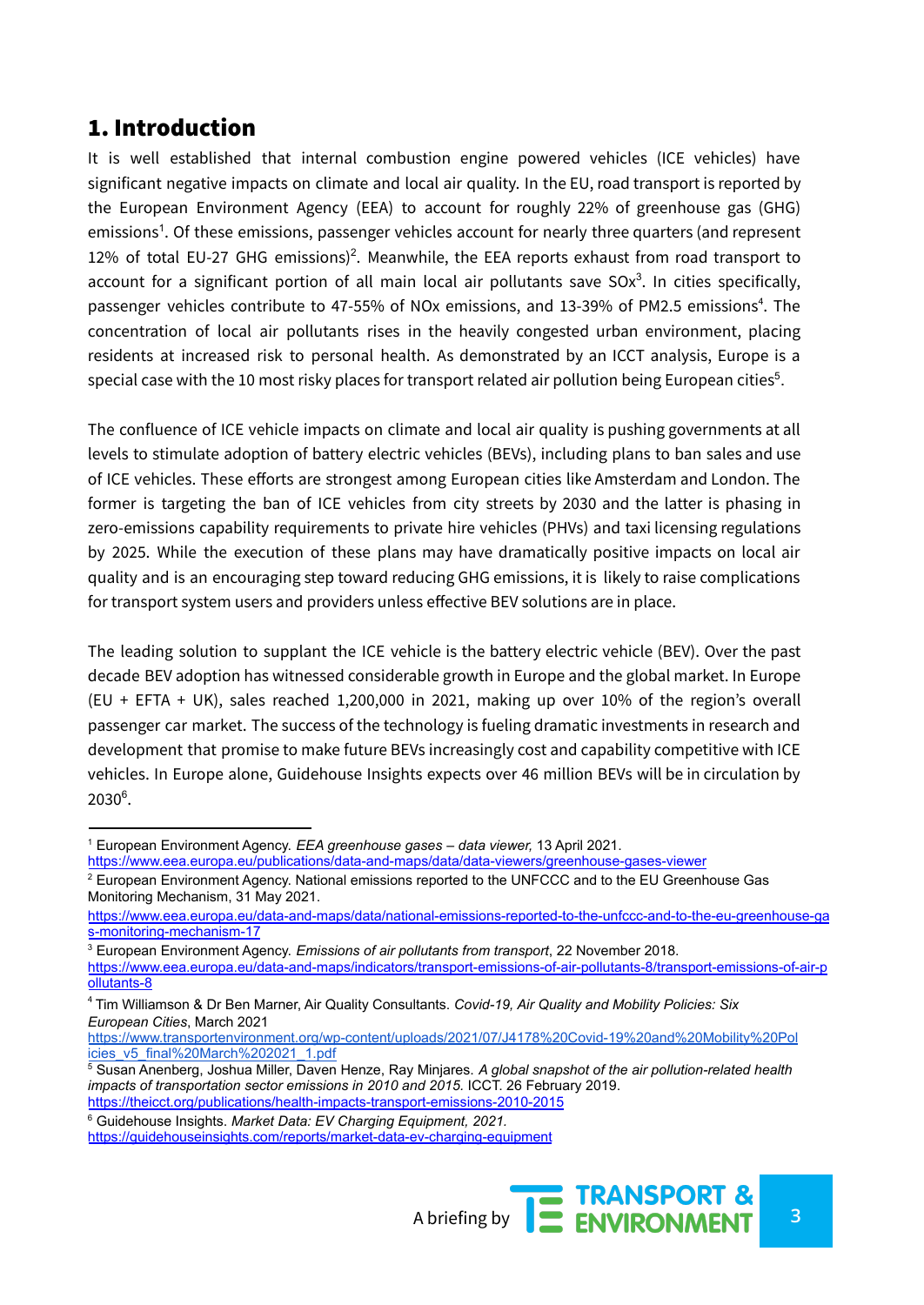While the progress BEVs are making is encouraging, there are still considerable challenges to adoption in cities that global macro-economic forces will not be able to address. These challenges focus on the availability of charging infrastructure: the opportunities to deploy it, the systems to manage it, and the way in which drivers can use it. In this regard, each city is approaching the infrastructure challenge differently. In this context, European cities with ambitious plans for zero-emissions roads have been leading the effort to determine how to meet this challenge best.

The purpose of this report is to evaluate how seven major European cities –Amsterdam, Berlin, Brussels, Lisbon, London, Madrid, and Paris– are addressing the charging infrastructure challenge. To do so, this briefing provides an overview on the state of current and upcoming charging technologies critical to meeting infrastructure needs. The briefing then compares the examined cities on public charging infrastructure deployment to date and policies and initiatives for future charging infrastructure development. Lastly, it concludes with recommendations for city governments and market stakeholders on how the charging infrastructure gap can be closed.

## 1.1 Public Charging Infrastructure for the Urban Environment

Though BEV technologies have progressed significantly since 2010, vehicle range and charging infrastructure still pose operational hurdles for various types of car owners in the urban environment. The ideal BEV ownership scenario remains one where a driver has access to reliable off-street parking where a charger can be installed. This scenario is not common in cities. More common is the city resident with unreliable street parking, and the commuting PHV driver. For reasons discussed in the next two sections, these communities are affected most from city policies to promote BEVs. Hence, to accelerate BEV adoption, cities need to prioritise the development of charging infrastructure solutions for them.

#### 1.1.1 Resident Drivers with Unreliable Parking

The urban environment is characterised by high traffic congestion. Residents have access to multiple mobility modes such as buses, trains, bicycles as well as cars. They have less space to park vehicles and hence many will not own a car but use alternative mobility options or car sharing options. For those that do own cars, many are likely to rely on highly unpredictable street parking in residential neighbourhoods. Deployment of charging infrastructure for parking spaces in these neighbourhoods has been limited due to a high dependency on public funding and development programs and physical space constraints.

For resident drivers with unreliable parking, to adopt a BEV means relying on a mix of public slow or fast charging infrastructure. Lack of, at minimum, a reliable nearby slow charging solution is hence likely to make BEV adoption a challenging inconvenience and deterrent.

#### 1.1.2 Commuting PHV Drivers

Commuters from the city suburbs, or further afield, are more likely to rely on cars than city residents as proximity to nodes for public transit networks and feasibility of using bicycles decreases as the distance from the urban centre increases. As such, an outsized impact of a city's aspirations for EV

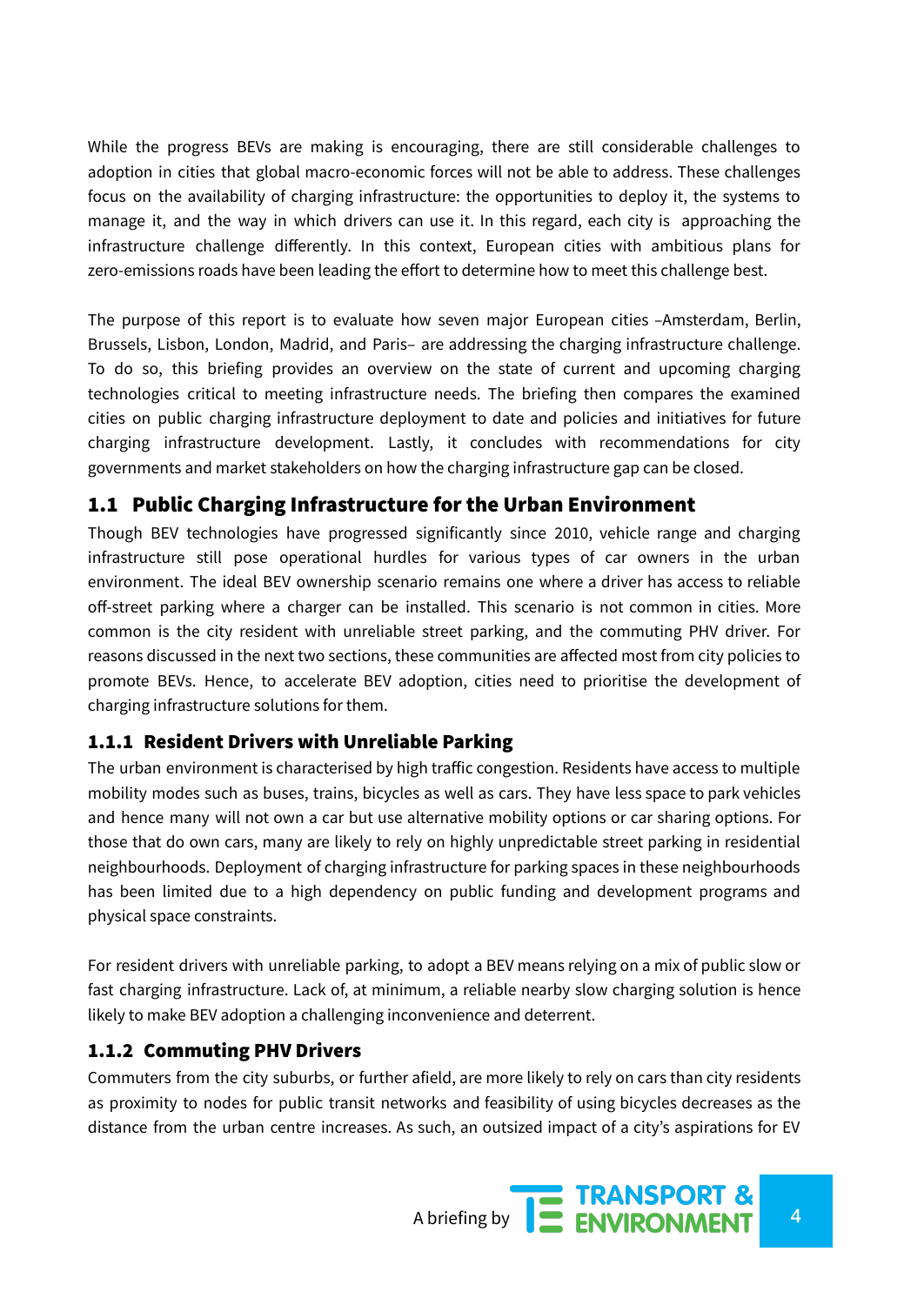adoption falls on these drivers. Regardless of whether the drivers have access to reliable off-street parking where a charger could be installed and used, PHV drivers are likely to see heightened daily utilisation rates that challenge the bounds of what current BEV ranges provide.

As detailed in the report *"Is Uber delivering on its promises?"* PHV drivers need reliable access to slow charging at or near their residence as well as reliable access to fast charging solutions<sup>7</sup>. Ideally fast charging infrastructure would be in city centres and near other congested city transport network nodes like airports, and train stations. But to date, fast charging deployments have focused more on existing petroleum retail fuel networks and on enabling inter-city travel via fast charging corridor developments on heavily trafficked highways.

# 2. Measuring City Progress

To prepare for BEVs, cities will need to play a strong role in public charging infrastructure development. Where city ambitions for BEV adoption are greatest, the city's role in addressing the infrastructure development gaps of its most vulnerable system users and providers should be equally great. To assess the progress cities in Europe are making to address the charging infrastructure challenge, this paper provides a comparative analysis of three performance indicators for 7 major cities: Amsterdam, Berlin, Brussels, Lisbon, London, Madrid, and Paris.

The performance indicators are based on the following metrics:

- Estimated number of BEV and overall vehicle registrations within the city's larger metropolitan area,
- Estimated power capacity of installed charger connections in the city,
- Adoption of government actions.

Primary sources used to determine the estimates for the above measures are Eurostat<sup>8</sup>, the European Alternative Fuels Observatory (EAFO)<sup>9</sup>, a series of reports from the International Council on

<sup>&</sup>lt;sup>9</sup> European Alternative Fuels Observatory. <https://eafo.eu/>



<sup>7</sup> *Is Uber delivering on its promises?* Transport & Environment. November 2021.

[https://www.transportenvironment.org/wp-content/uploads/2021/10/2021\\_11\\_Report\\_Uber\\_one\\_year\\_on.pdf](https://www.transportenvironment.org/wp-content/uploads/2021/10/2021_11_Report_Uber_one_year_on.pdf)

<sup>8</sup> Eurostat, Regions and Cities Illustrated, <https://ec.europa.eu/eurostat/cache/RCI/#?vis=metropolitan.gen&lang=en>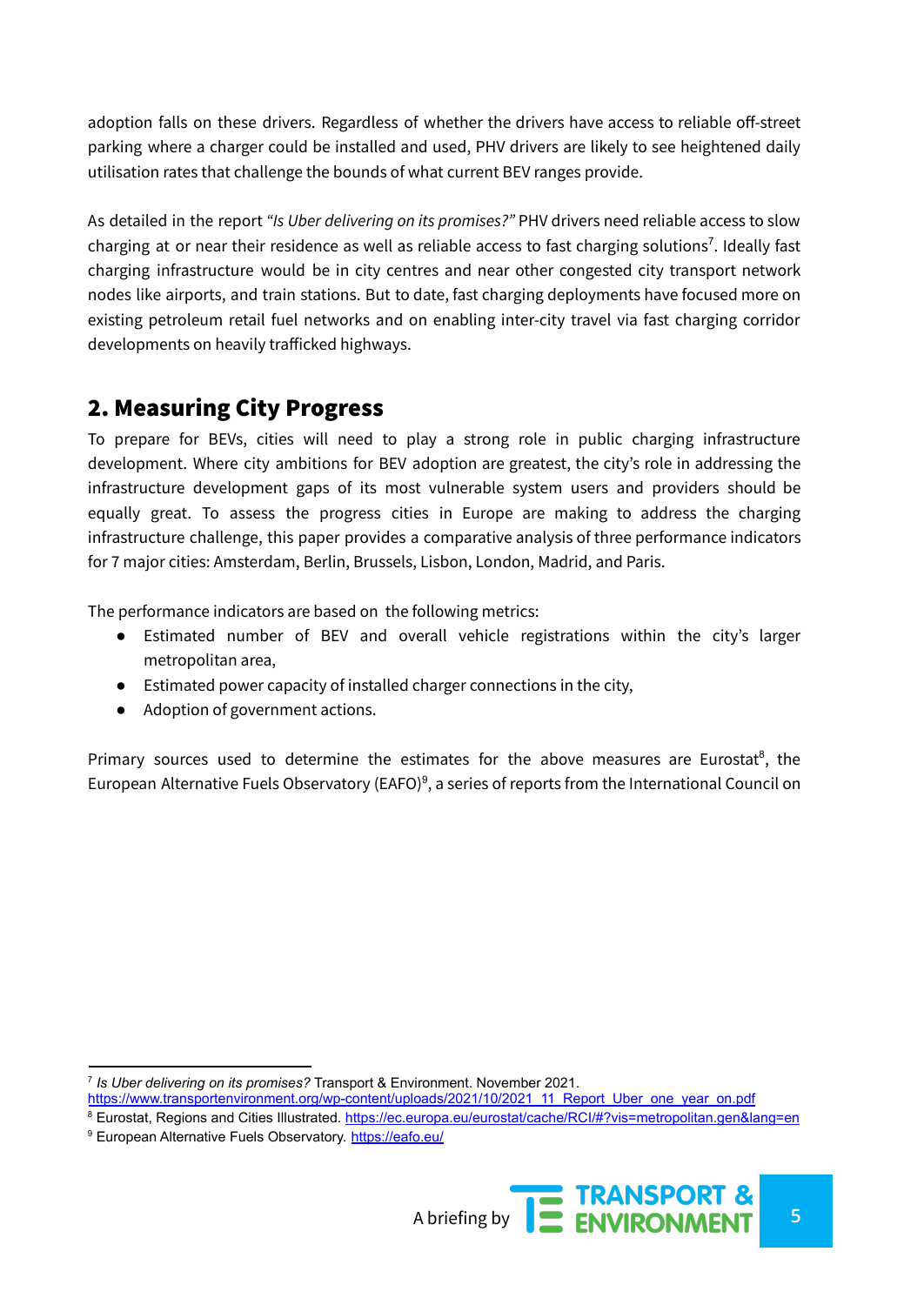Clean Transportation (ICCT)<sup>10</sup>, and EcoMovement<sup>11</sup>. These sources provided consistent data for most of the seven cities. For some cities, additional local sources were used. Across all cities, quantitative estimates of BEV registrations were modelled to reflect the metropolitan area at the end of 2020. To do so Guidehouse Insights scaled reported BEV registrations within the metropolitan area from the date they were reported based on national BEV registration growth data as made available by the EAFO.

The key performance indicators used for the analysis are:

- **1. Charging Power Capacity per BEV** <sup>12</sup> this indicates the number of public chargers available for the fleet of registered BEVs as well as the speed at which charging services can be delivered. To determine this indicator Guidehouse Insights divided the total power capacity of chargers, as analysed by EcoMovement for Transport & Environment, by their estimate of metropolitan area BEV registrations. Cities with lower power capacities per BEV are more likely to see greater concerns from BEV owners regarding the availability and convenience of charging infrastructure. This could negatively impact BEV adoption if not addressed.
- 2. **Charging Power Capacity per 100 Vehicles** this indicates how prepared cities are to convert the existing ICE vehicle fleet to BEVs. To determine this indicator Guidehouse Insights divided the total power capacity of chargers, as analysed by EcoMovement for Transport & Environment, by the overall metropolitan area vehicle fleet (divided by 100). Cities with lower power capacities per vehicle are less prepared to meet the demands of an increasing BEV fleet and therefore risk negative perceptions regarding the availability of public charging.

 $12$  This indicator is especially important for low EV-shares in relation to the total vehicle fleet. With high and very high EV shares the utilisation rate of existing networks will increase and the installed charging power per BEV can be significantly lower. In the long run 1 kW / BEV is likely to be sufficient.



<sup>10</sup> Dale Hall, Sandra Wappelhorst, Peter Mock, Nic Lutsey. *European Electric Vehicle Factbook 2019/2020*. ICCT. [https://accesshub.sharepoint.com/sites/esiportal/Mobility/5.%20Projects/TE/Sources/EV-EU-Factbook-2020.pdf?CT=164](https://accesshub.sharepoint.com/sites/esiportal/Mobility/5.%20Projects/TE/Sources/EV-EU-Factbook-2020.pdf?CT=1640115301829&OR=ItemsView) [0115301829&OR=ItemsView](https://accesshub.sharepoint.com/sites/esiportal/Mobility/5.%20Projects/TE/Sources/EV-EU-Factbook-2020.pdf?CT=1640115301829&OR=ItemsView); Dale Hall, Nic Lutsey. *Charging infrastructure in cities: Metrics for evaluating future needs*. ICCT. August 2020. <https://theicct.org/sites/default/files/publications/EV-charging-metrics-aug2020.pdf>; Sandra Wappelhorst, Dale Hall, Mike Nicholas, Nic Lutsey. *Analyzing policies to grow the electric vehicle market in European cities.* ICCT. February 2020.

[https://theicct.org/sites/default/files/publications/EV\\_city\\_policies\\_white\\_paper\\_fv\\_20200224.pdf](https://theicct.org/sites/default/files/publications/EV_city_policies_white_paper_fv_20200224.pdf); Michael Nicholas, Sandra Wappelhorst. Spain's electric vehicle infrastructure challenge: How many chargers will be required in 2030? ICCT. January 2021. [https://theicct.org/sites/default/files/publications/Spain-EV-charging%20infra-jan2021.pdf;](https://theicct.org/sites/default/files/publications/Spain-EV-charging%20infra-jan2021.pdf) Marie Rajon Bernard, Dale Hall, Nic Lutsey. *Fulfilling electric vehicle charging infrastructure needs in Greater London and its boroughs.* ICCT. November 2020.

[https://theicct.org/sites/default/files/publications/London-EV-charging-infra-nov2020.pdf;](https://theicct.org/sites/default/files/publications/London-EV-charging-infra-nov2020.pdf) Michael Nicholas, Sandra Wappelhorst. *Regional charging Infrastructure requirementsv in Germany through 2030.* ICCT. October 2020. <https://theicct.org/sites/default/files/publications/germany-charging-infrastructure-20201021.pdf>

<sup>11</sup> <https://www.eco-movement.com/>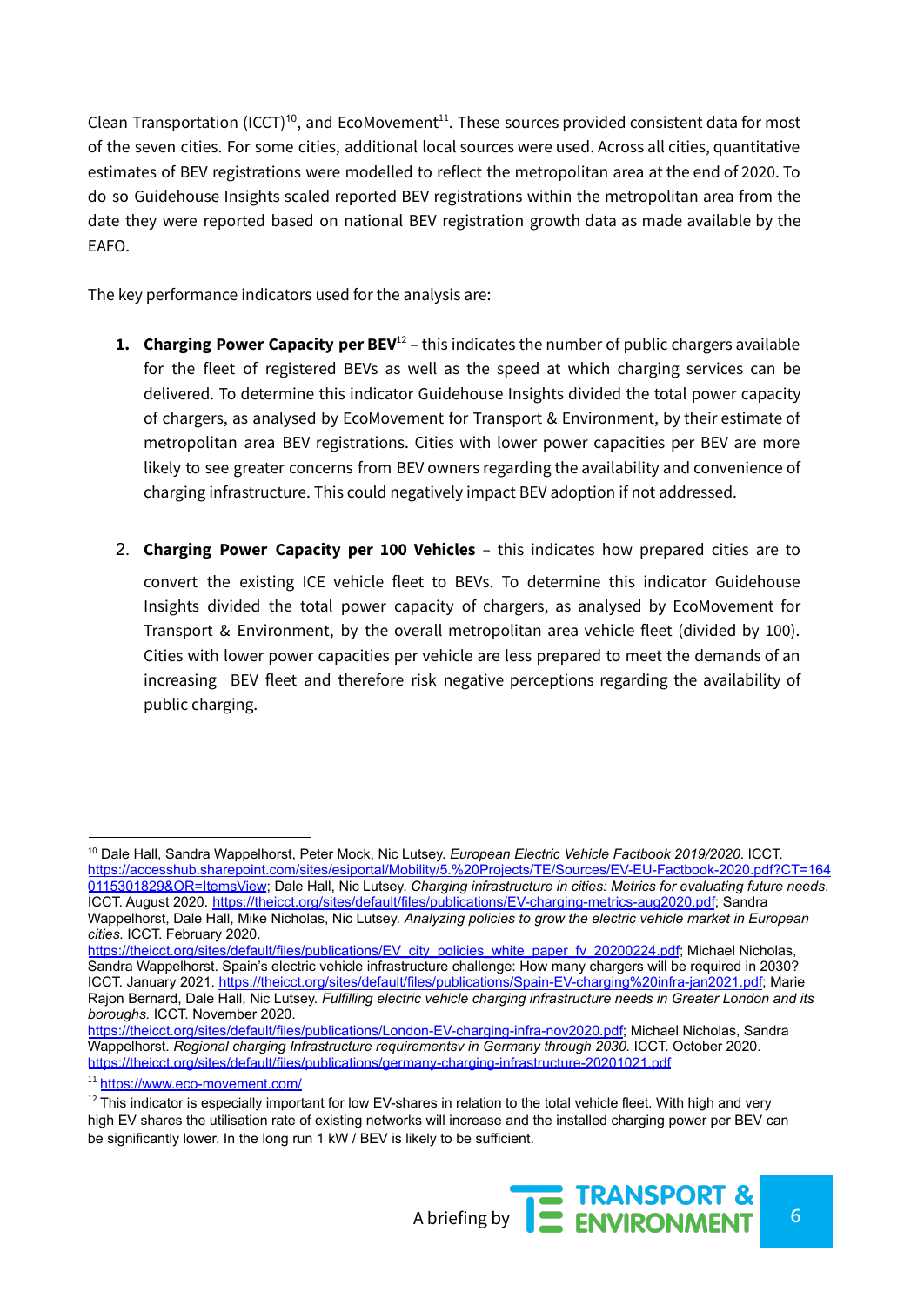- 3. **Government Actions** this indicates the level of support governments have for the development of charging infrastructure development. Cities were evaluated based on the adoption of 10 commonly used measures at both local and national levels as follows:
	- o Establishing a charging infrastructure deployment target,
	- o Creating an infrastructure deployment action plan detailing the strategies a city will pursue to meet the declared target,
	- o Charging incentives and benefits for drivers,
	- o Charging interoperability requirements,
	- o Public charger subsidies provided by the city government,
	- o Public charger subsidies provided by the national government,
	- o Private/Workplace charger subsidies provided by the city government,
	- o Private/Workplace charger subsidies provided by the national government,
	- o Charger-ready building codes,
	- o Programs to develop public chargers in residential areas.

Each of the above government actions were weighted based on how impactful the action is to expanding charger availability, and whether the action was taken by the city or the national government. Actions expected to have greater impacts and led by the city rather than the national government were weighted higher than those with less impact and led by the national government. The weighting of each action is provided in the appendix alongside an overview of which city is taking which actions $^{13}$ .

The three indicators above are the foundation of the comparative analysis, and therein the ranking of the seven cities in the next section. Each city's indicators were compared to all others using a normal probability distribution curve. Similar to how each government action is weighted, each indicator is weighted. Of the three, government action has the highest weighting accounting for 40% of the total score. Meanwhile, charging power capacity per BEV and charging power capacity per vehicle each account for 30% of the total score, hence attributing more overall weight to actual charging infrastructure than to policies. Rankings align with the aggregate score of the weighted indicators.

 $13$  Of note, an additional area for policy development as described by Transport & Environment in the report "*Recharge EU*," is improving infrastructure planning and permitting processes at shared residential buildings and workplaces#. Standards for processing charger deployment requests are not well-established and may be a deterrent to EV adoption. A 'right to plug' in these cases could unlock significant portions of the vehicle market.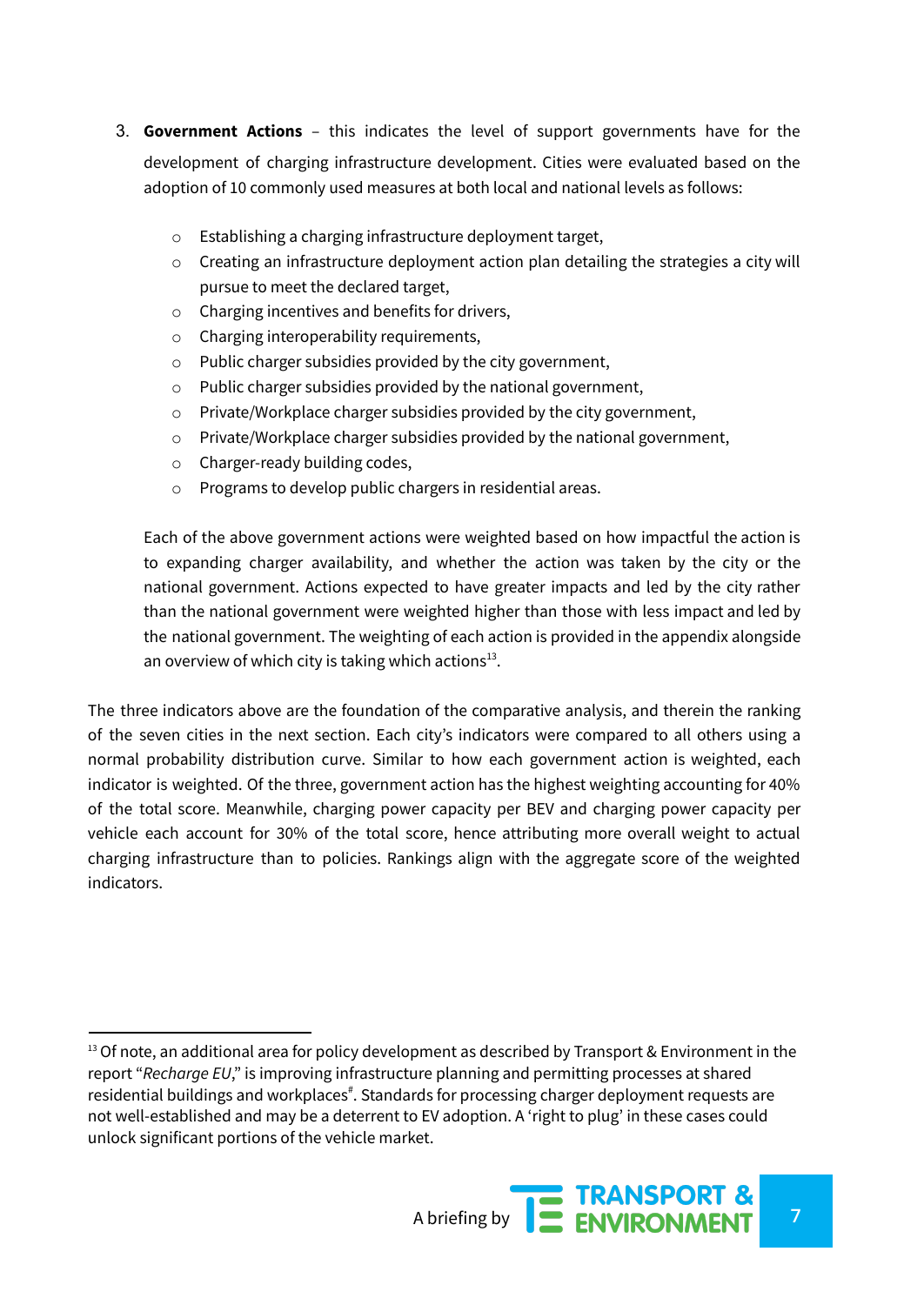# 3. Rankings

The following sections profile the seven cities of the analysis in ranked order. The profiles provide background on the city's development of charging infrastructure to date, relevant policies and initiatives impacting future charging infrastructure development, and nuances in the data.

The overall ranking of the cities alongside their ranking per each indicator is summarised in Table 1 below.

London leads the 7 cities thanks to their higher average charger capacity and key policies to support the uptake of BEVs. Amsterdam and Berlin follow London with good charging infrastructure and appropriate policies, but Paris, Brussels, Madrid and Lisbon fall behind with either charging infrastructure that is lacking, policies that are inadequate to accelerate the transition to BEV fleets, or both.

| Rank | City            | Charger<br>(kW)<br>power<br>to BEVs | Charger power<br>(kW) per 100<br>vehicles | Government<br>Actions Score<br>(out of 10) |  |
|------|-----------------|-------------------------------------|-------------------------------------------|--------------------------------------------|--|
| 1    | London          | 2.4(1st)                            | 5.6(2nd)                                  | 8(2nd)                                     |  |
| 2    | Amsterdam       | 1.4(4th)                            | 6.0(1st)                                  | 6.5(4th)                                   |  |
| 3    | <b>Berlin</b>   | 1.9(2nd)                            | 3.3(3rd)                                  | 5(6th)                                     |  |
| 4    | Paris           | 0.7(6th)                            | 0.7(6th)                                  | 9.5(1st)                                   |  |
| 5    | <b>Brussels</b> | 1.4(3rd)                            | 2.7(4th)                                  | 6(5th)                                     |  |
| 6    | Madrid          | 0.7(7th)                            | 0.3(7th)                                  | 7.5(3rd)                                   |  |
| 7    | Lisbon          | 0.8(6th)                            | 1.1(6th)                                  | 3(7th)                                     |  |

Table 1: City Rankings by Key Performance Indicator

#### 1 London

- 2.4 kW per BEV 1st
- $\bullet$  5.6 kW per 100 Vehicles 2<sup>nd</sup>
- Government Actions Score:  $8 2^{nd}$

London is estimated to have over 11,000 public and semi-public chargers. Of these, 460 are estimated to be public fast chargers. These chargers serve the greater London metropolitan area, which has the most BEVs of the cities examined at nearly 70,000. This is an adoption rate of 2.3%, second only to Amsterdam. Overall there is 2.4 kW charging capacity for every BEV, and 5.6 kW for every 100 vehicles, well ahead of most other cities. London also scores strongly on government action with 8 out of 10.

A briefing by **8 EXAMPORT &**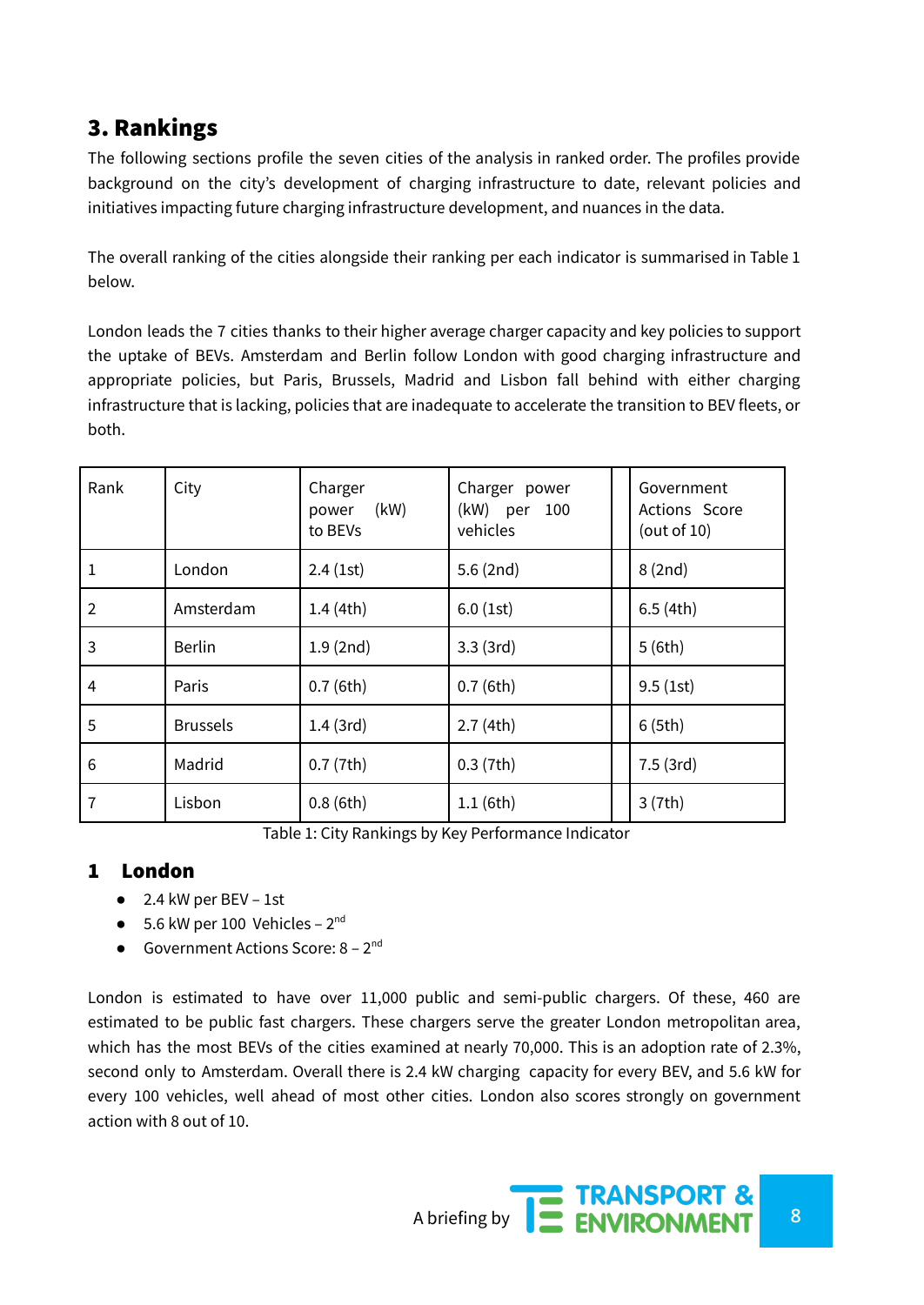The city has several key policies to support uptake of BEVs and has been a leader in establishing the world's first LEZ (low emissions zone). Regarding BEV ambitions, London is aligned with the UK's policy to ban the sale of ICE vehicles by 2030 and is phasing out ICE vehicles from the city's Taxi and PHV fleet by 2025. The latter is supported by subsidies to support zero-emissions capable vehicle acquisitions and the allocation of public chargers for specific use by Taxi and PHV drivers. Aligned with these policies are strong charging infrastructure policies. For example, all new homes and buildings, as well as those undergoing major renovation, are required to have chargers installed from 2022. Additionally, the Office for Zero Emission Vehicles (OZEV) provides a grant for 75% of the cost for on-street charger deployments in residential neighbourhoods. Workplace charging is also subsidised with a grant to cover 75% of charger deployment costs (up to £350 per socket for a maximum of 40 sockets) and businesses can claim a 100% first year tax allowance for chargers.

The charging infrastructure strategy for London is led by the city's Electric Vehicle Infrastructure Task Force which includes stakeholders from government as well as business, energy, and infrastructure. TfL (Transport for London) published an update to the city's EV infrastructure study at the end of  $2021<sup>14</sup>$ . The strategy aims to increase the distribution of slower AC chargers whilst minimising the impact of street furniture by equipping lamppost chargers and deploying pop-up charge-points. Fast charging infrastructure is to be centred around rapid charging hubs, and London aims to have one of these hubs in every sub-region of the city by 2025. The deployment of public charging is led by each of the London boroughs that collaborates with the local distribution network operator (UKPN) to determine charger sites and to nominate a charge point operator.

#### 2 Amsterdam

- 1.4 kW per BEV 4th
- $\bullet$  6.0 per 100 vehicles- $1<sup>st</sup>$
- Government Actions Score:  $6.5 4^{\text{th}}$

Amsterdam is estimated to have over 7,600 public and semi-public chargers, second only to London in this analysis. Of the seven cities, BEV adoption is highest in Amsterdam's metropolitan area with 4.4% of the fleet estimated to be BEV. This equates to over 60,000 BEVs. The adoption rate is 70% higher than the next closest city, London.

The significant lead on BEV adoption is in part driven by the Dutch charging infrastructure strategy that maximises overnight charging potential and leads to significant development of slow chargers relative to fast chargers throughout the country. This has been important since the availability of home charging in the Netherlands is limited, with 70% of households relying on public parking<sup>15</sup>.

<sup>15</sup> Netherlands Enterprise Agency. *The National Charging Infrastructure Agenda*. [https://english.rvo.nl/sites/default/files/2020/10/Factsheet%20The%20National%20Charging%20Infrastructure%20Agend](https://english.rvo.nl/sites/default/files/2020/10/Factsheet%20The%20National%20Charging%20Infrastructure%20Agenda.pdf) [a.pdf](https://english.rvo.nl/sites/default/files/2020/10/Factsheet%20The%20National%20Charging%20Infrastructure%20Agenda.pdf)



<sup>&</sup>lt;sup>14</sup> Transport for London. London's 2030 electric vehicle infrastructure strategy. December 2021. <https://tfl.gov.uk/modes/driving/electric-vehicles-and-rapid-charging>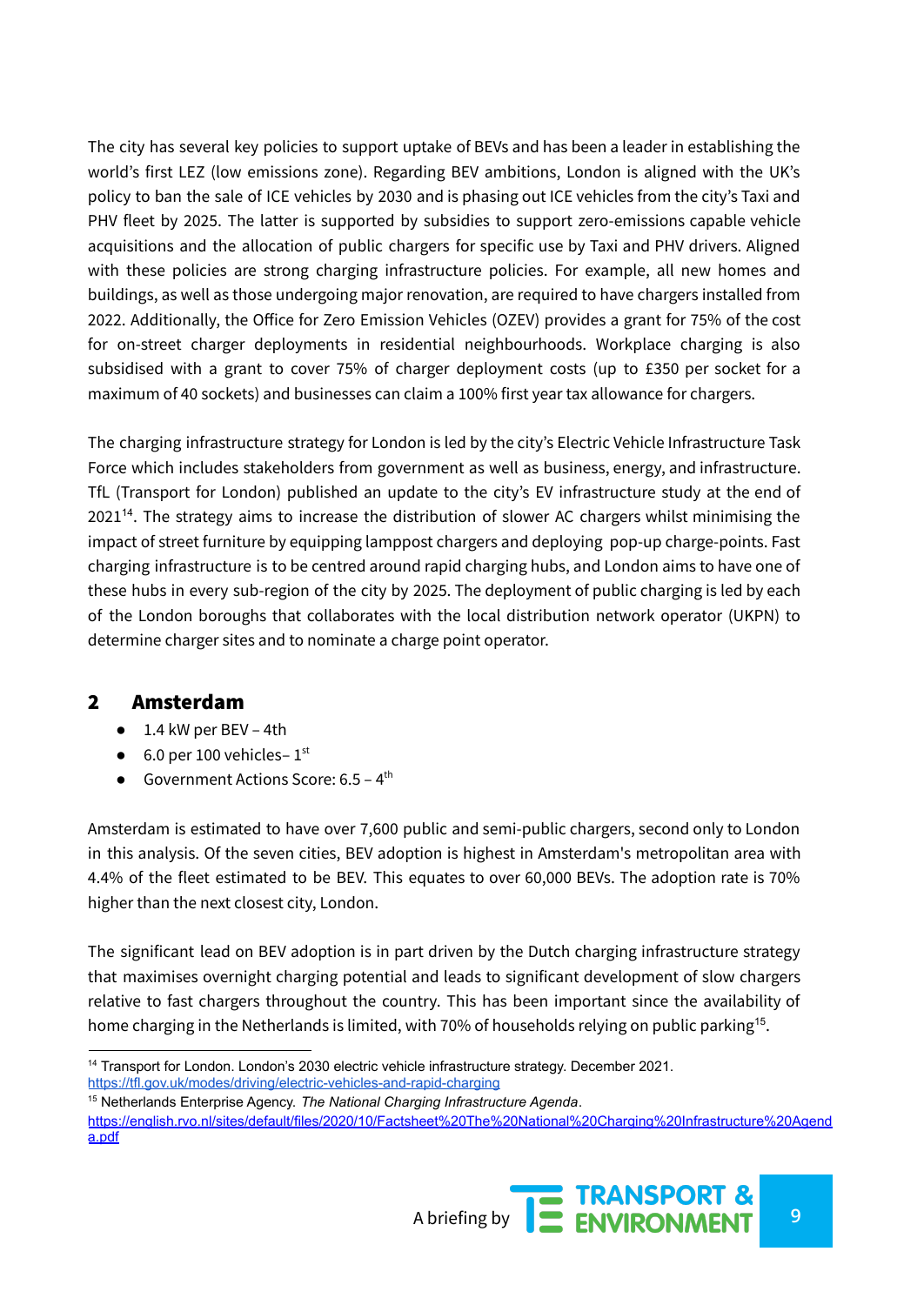Amsterdam has strong policies to encourage EV adoption and ambitious plans to phase out the use of ICE vehicles. The Clean Air Action Plan includes the city's Low Emissions Zone, which currently prevents diesel cars up to Euro 4 from entering. By 2025 mopeds and scooters, as well as commercial vehicles including goods vehicles, taxis/PHVs, public transport buses and coaches will all need to be zero emission to enter, and by 2030 all forms of transport must be zero emission within the city. To back up these targets the city has rolled out EV charging incentives and benefits, charger deployment subsidies, and charging interoperability requirements. City policy efforts are also strengthened by national policies like charger deployment subsidies and programs to develop charger access in residential areas.

#### 3 Berlin

- $\bullet$  1.9 kW per BEV 2<sup>nd</sup>
- $\bullet$  3.3 kW per 100 Vehicles 3rd
- Government Actions Score: 5 6th

Berlin has over 2,100 public and semi-public chargers. These chargers support a metropolitan area BEV fleet of nearly 23,000 – equivalent to a penetration rate of 1.7%. This is the fourth highest penetration, behind Brussels and ahead of Lisbon. Overall there are 1.9 kW per BEV and 3.3 kW per 100 vehicles placing Berlin second and third. The city is a leader on charger deployment but it lags behind on government actions.

Berlin's ambitions for BEVs are behind its peers. Its LEZ is less advanced than other cities, only restricting entry to vehicles not meeting Euro 4 for diesel or Euro 1 for petrol vehicles. Actions impacting the market have primarily taken place at the national level, such as workplace charging tax exemptions, and grants up to €100,000 for grid connection costs $^{1617}$ .

The rollout of chargers in Berlin is based on its "Berliner Modell" that bases expansion on demand from charger installation requests. The approach standardises the installation operation and data requirements of all public chargers, requiring a contract between the charge point operator and the city that stipulates the rules for charger operation. This includes the stipulation that all EV chargers must be fully supplied by renewable energy.

#### 4 Paris

 $\bullet$  0.7 kW per BEV-6<sup>th</sup>

<sup>16</sup> BMVI.

<sup>&</sup>lt;sup>17</sup> The city has supplemented these national measures with grants up to €2,500 for slow chargers, €30,000 for fast chargers, €5,500 for low voltage grid connections, and €55,000 for medium voltage grid connections: IBB. <https://www.ibb-business-team.de/welmo/finanzierungsfoerderung/>



[https://www.bav.bund.de/DE/4\\_Foerderprogramme/6\\_Ladeinfrastruktur\\_fuer\\_Elektrofahrzeuge/6\\_1\\_Ladeinfrastruktur\\_vo](https://www.bav.bund.de/DE/4_Foerderprogramme/6_Ladeinfrastruktur_fuer_Elektrofahrzeuge/6_1_Ladeinfrastruktur_vor_Ort/1_Antragstellung/Antragstellung_node.html) [r\\_Ort/1\\_Antragstellung/Antragstellung\\_node.html](https://www.bav.bund.de/DE/4_Foerderprogramme/6_Ladeinfrastruktur_fuer_Elektrofahrzeuge/6_1_Ladeinfrastruktur_vor_Ort/1_Antragstellung/Antragstellung_node.html)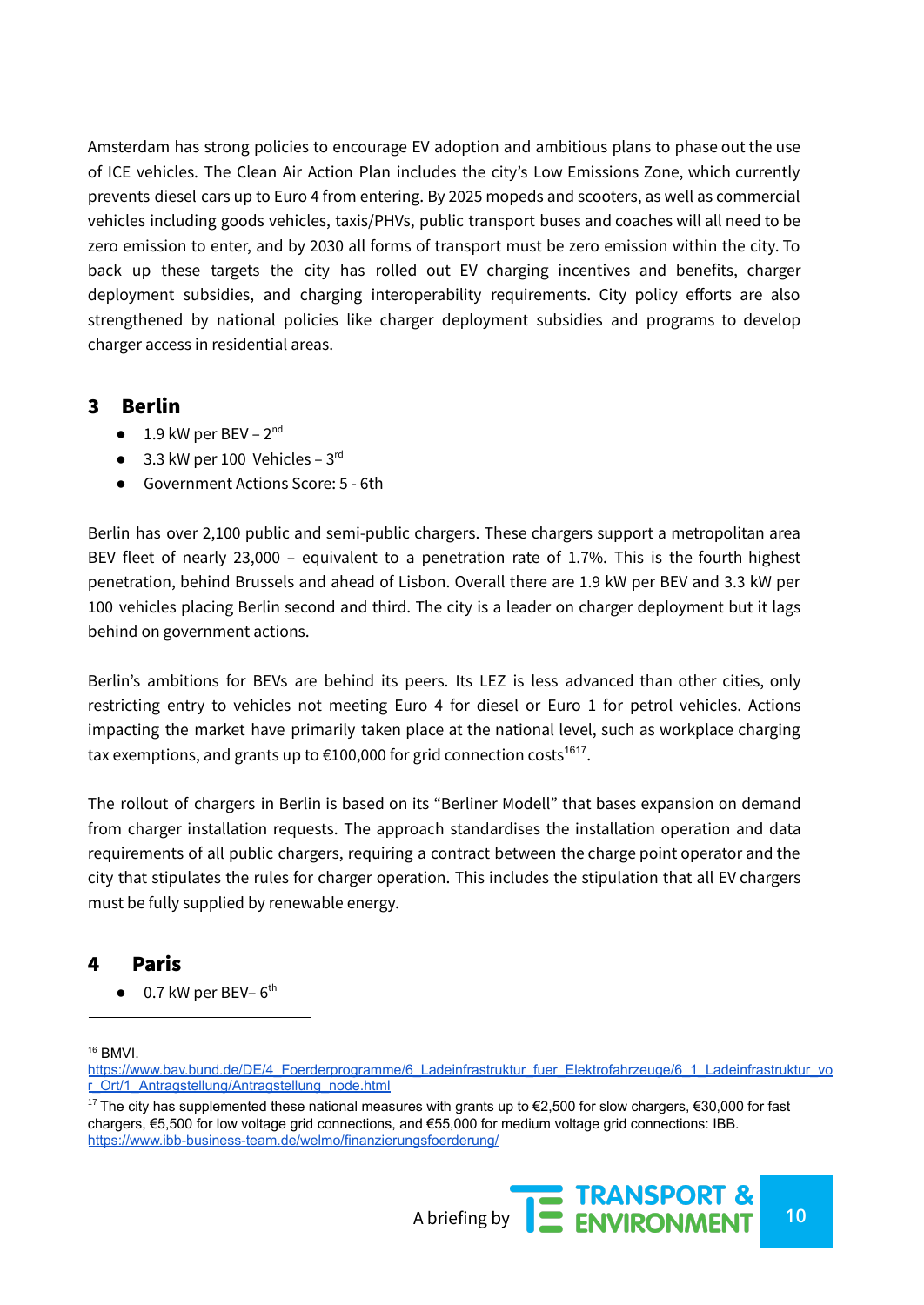- $\bullet$  0.7 kW per 100 Vehicles-6<sup>th</sup>
- Government Actions Score:  $9.5 1^{st}$

Over 7,000 public and semi-public chargers are deployed in Paris. However, unlike all other cities in this analysis, a vast majority of Paris' chargers are semi-public rather than public. Relative to other cities, this reduces overall charger accessibility significantly. Hence, on charging metrics Paris lags behind. The larger Paris metropolitan area is slow in terms of BEV adoption. With nearly 65,000 BEVs estimated in use, the region has a penetration of just over 1%, ranking sixth among the seven cities.

The city was once far ahead in Europe, thanks to the development of a BEV car-sharing program, Autolib', in 2011. Following financial difficulties however, the program was closed in mid-2018. As of 2020, operation of the Autolib' chargers has been contracted to Total, which is in the process of refreshing the equipment and combining it with the city's other major network, Belib'. While the city's infrastructure deployment metrics are behind, it should be noted that on government actions it is ahead, having adopted nearly all actions except charging interoperability requirements.

Like Amsterdam, Paris aspires to ban ICE vehicles in the city by 2030. To achieve this, the city has implemented a number of measures to encourage the roll out of charging infrastructure<sup>18</sup>. These actions supplement national level incentives and programs for charging infrastructure development like ADVENIR, which aims to finance the deployment of over 60,000 chargers by the end of 2023<sup>19</sup>. As of the end of 2021, the program had financed more than 55,000 chargers.

Planning of public charging infrastructure deployment is led by the city authority. The city collaborates with the grid operator to determine charge point locations to ensure even distribution of chargers across the city rather than basing locations on demand. The installation and operation of public chargers is outsourced to a charge point operator and is overseen by the city.

#### 5 Brussels

- 1.4 kW per BEV 3rd
- 2.7 kW per 100 Vehicles 4th
- Government Actions Score:  $6 5$ <sup>th</sup>

Brussels has nearly 1,000 public and semi-public chargers within the city and a BEV penetration rate within its metropolitan fleet of 1.9%. This is the third highest penetration rate among the cities and equates to nearly 11,000 BEVs. The city's charging infrastructure metrics place it within the middle of the seven. However, government action lags.

 $18$  Actions of note include incentivizing the development of private chargers with subsidies up to €500 per charger for apartment complexes and a subsidy of up to €4,000 for charging equipment at car parks: Paris. Les aides financières pour inciter à des mobilités propres.

<sup>19</sup> ADVENIR. <https://advenir.mobi/> <https://www.paris.fr/pages/lutte-contre-la-pollution-les-aides-a-la-mobilite-5373/>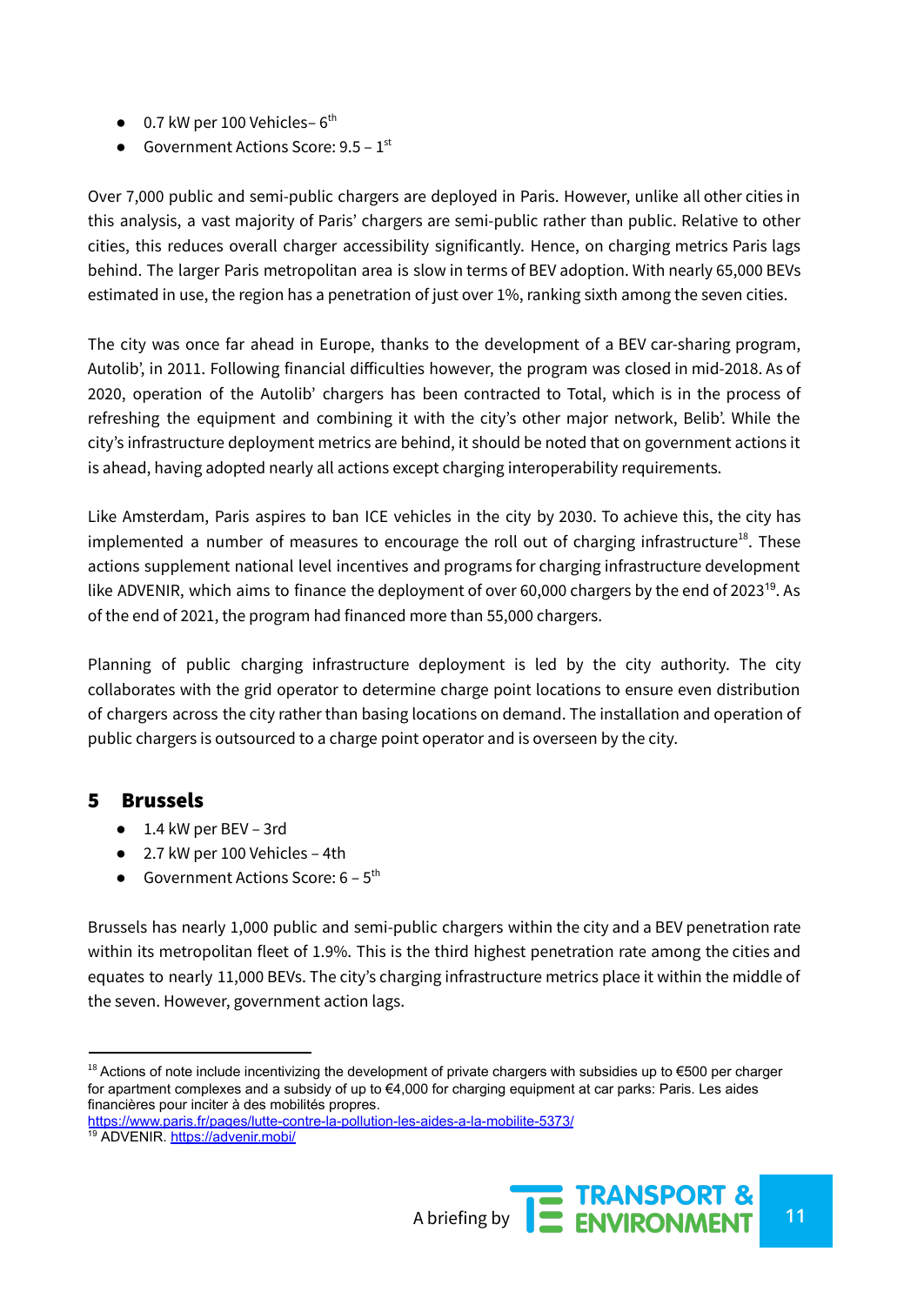Brussels does intend to improve its situation. The city is looking to phase out ICE vehicles progressively by 2035 and, aligned with this objective, has plans to double charger deployments and to deploy a program for residential public charger deployments. By 2035 the city is aiming for 11,000 chargers, equivalent to London's current public and semi-public charger base, but serving a metropolitan vehicle fleet 1/6th the size. The city has also established policies to subsidise public and workplace charger installations. For example, companies are exempt from a tax of  $\epsilon$ 5 per m<sup>2</sup> on parking space if they equip parking with charging stations<sup>20</sup>.

#### 6 Madrid

- $\bullet$  0.7 kW per BEV  $7<sup>th</sup>$
- $\bullet$  0.3 kW per 100 Vehicles- $7<sup>th</sup>$
- Government Actions Score: 7.5 3rd

Madrid has nearly 700 public and semi-public chargers, the lowest of the seven cities. These serve a BEV fleet of nearly 22,000 which is roughly 0.5% of the metropolitan area's overall vehicle fleet. As a result, Madrid has 0.7 kW per BEV And 0.3 kW per 100 vehicles, the lowest metrics of the cities analysed. Overall Madrid's charger deployment lags. However, it does have strong scores for government actions.

BEV adoption in Madrid is primarily tied to national aspirations, such as the target of 5 million BEVs by 2030<sup>21</sup> and banning ICE vehicles from 2040 on. To support these targets, the country supports charger deployments by providing grants of up to 50% or €100,000 towards the cost of purchasing and installing public chargers<sup>22</sup>. The grant scheme aims to deploy 100,000 chargers in the country by the end of 2023. Madrid's actions focus more on reducing BEV costs: for example, the city has implemented beneficial policies for purchase, registration, company car taxes, parking, and road access.

## 7 Lisbon

- $\bullet$  0.8 kW per BEV  $5^{\text{th}}$
- $\bullet$  1.1 kW per 100 Vehicles-6<sup>th</sup>
- Government Actions Score:  $3 7$ <sup>th</sup>

Lisbon has over 700 public and semi-public chargers. These serve the metropolitan area BEV fleet estimated to be over 17,000, 1.4% of the area's overall vehicle fleet. The penetration rate is third to last among the cities. Lisbon's charger deployment metrics lag leading cities with 0.8 kW per BEV and 1.1 kW per 100 vehicles. It lags greatest, however, in government action.

<sup>&</sup>lt;sup>20</sup> The City of Brussels. <https://www.brussels.be/electric-charging-points>

 $21$  Integrated National Energy and Climate Plan.

 $22$  IDAE. [https://ec.europa.eu/energy/sites/ener/files/documents/es\\_final\\_necp\\_main\\_en.pdf](https://ec.europa.eu/energy/sites/ener/files/documents/es_final_necp_main_en.pdf)

[https://www.idae.es/ayudas-y-financiacion/para-movilidad-y-vehiculos/plan-moves-ii/convocatorias-de-las-comunidades](https://www.idae.es/ayudas-y-financiacion/para-movilidad-y-vehiculos/plan-moves-ii/convocatorias-de-las-comunidades-autonomas)[autonomas](https://www.idae.es/ayudas-y-financiacion/para-movilidad-y-vehiculos/plan-moves-ii/convocatorias-de-las-comunidades-autonomas)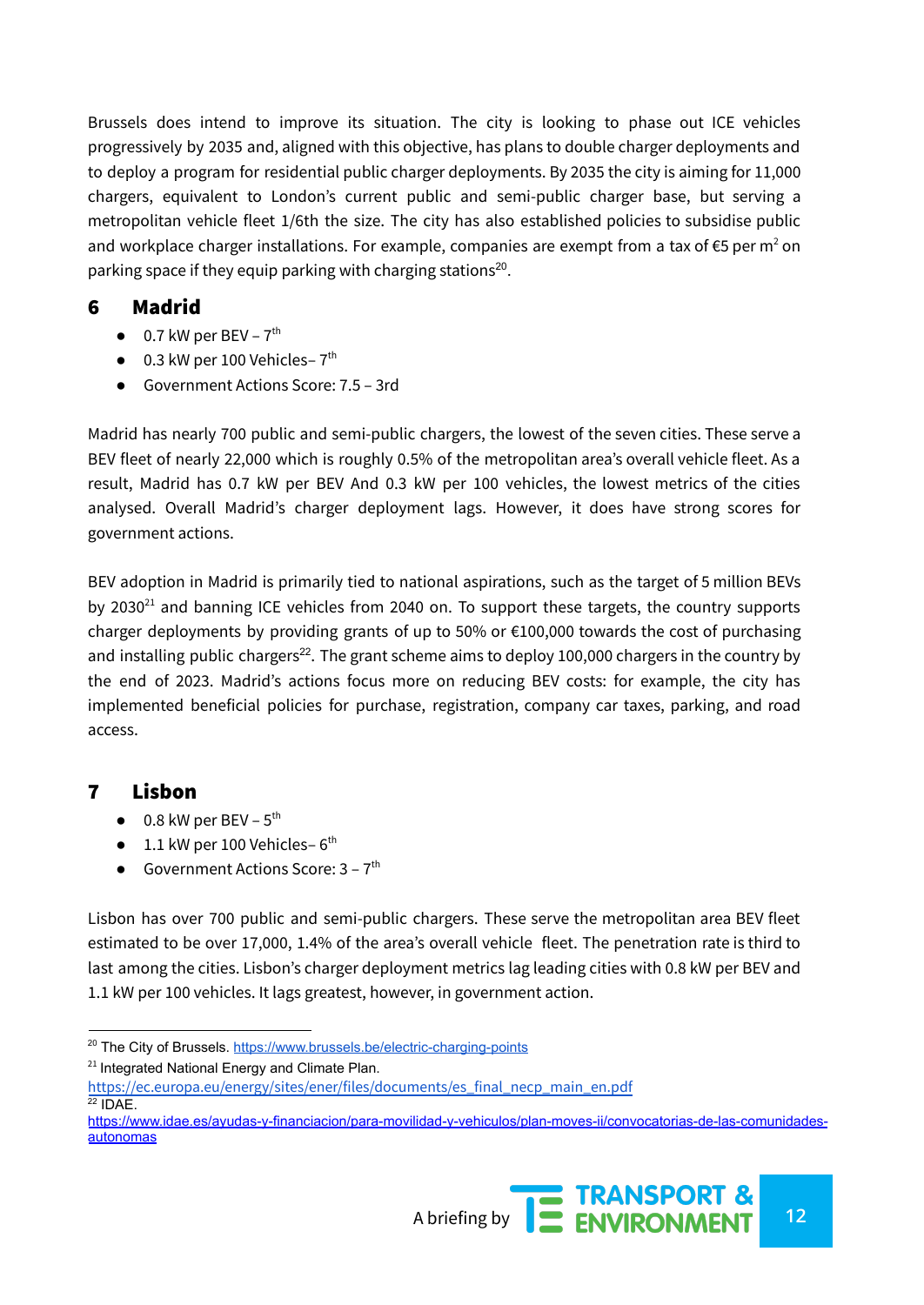From a policy perspective Lisbon is markedly less ambitious than other cities. Policies to promote development of charging infrastructure have been driven at the national level via the public charger program, MOBI.E. The program is targeting to increase network size to 20,000 by 2025 from over 2,000 at the end of 2021 $^{23}$ . While the development of public EV charging infrastructure is managed by MOBI.E, utilities like EDP have focused on increasing the deployment of EV chargers for residential complexes and workplaces<sup>24</sup>. On charging infrastructure actions, the city lags the others significantly.

## 4 Conclusions and Recommendations

The seven cities evaluated in this study demonstrate a wide range of performance across the key indicators for charging infrastructure progress. Cities that rank highest –London and Amsterdam– clearly stand out with a high roll-out of public charging infrastructure and bold targets for transitioning away from ICE vehicles as quickly as possible with assertive plans to prohibit their use.

The key element that really makes a difference to position a city high up in the ranking is the current status of charging infrastructure –i.e. how many public or semi-public charge points are available– in the seven metropolitan areas. London and Amsterdam are standing well above the rest of the cities in public or semi-public charger numbers, with about 11,000 for the former and close to 8,000 for the latter, and therefore lead the ranking. With the exception of Paris -standing at around 7,000 chargers– the rest of the cities don't even come close, while at the bottom of the ranking, Madrid and Lisbon really struggle with around 700 chargers only each. Moreover, London stands out as the only city that has over 2 kW of average charger power for existing BEVs, while Amsterdam also stands out by being the only city with over 6 kW of average charger power per 100 vehicles (which shows the great potential of Amsterdam for converting ICE vehicles fleet to fully electric).

Ambitious infrastructure roll-out with appropriate chargers and in areas where they are needed is hence key: a combination of city fast-charging hubs in key areas of the city and slow on-street chargers where people live has proved to be the way forward, as London and Amsterdam clearly show. The more public charge points are installed, combining fast-charging hubs and slow on-street charging stations where people live, the higher a city will rank on the list.

## 4.1 City recommendations

In addition to banning the sales of ICE vehicles at national or EU level, assertive plans at city level to prohibit the use of ICE vehicles will set the right policy signals for private market actors to invest in BEV solutions and therein charger infrastructure deployment. Amsterdam and Paris' declarations to ban access to ICE vehicles by 2030 are notable examples of this, while London's ULEZ zone presently

 $24$  Of note, the city has established LEZs requiring PHVs to be zero-emissions to gain access. This policy is seen as a primary driver for speeding the electrification of Uber's fleet within the city with 9% of rides being electric as of late 2021: [https://www.transportenvironment.org/wp-content/uploads/2021/10/2021\\_11\\_Report\\_Uber\\_one\\_year\\_on.pdf](https://www.transportenvironment.org/wp-content/uploads/2021/10/2021_11_Report_Uber_one_year_on.pdf)



<sup>23</sup> MOBI.E. <https://www.mobie.pt/en/redemobie/rede-como>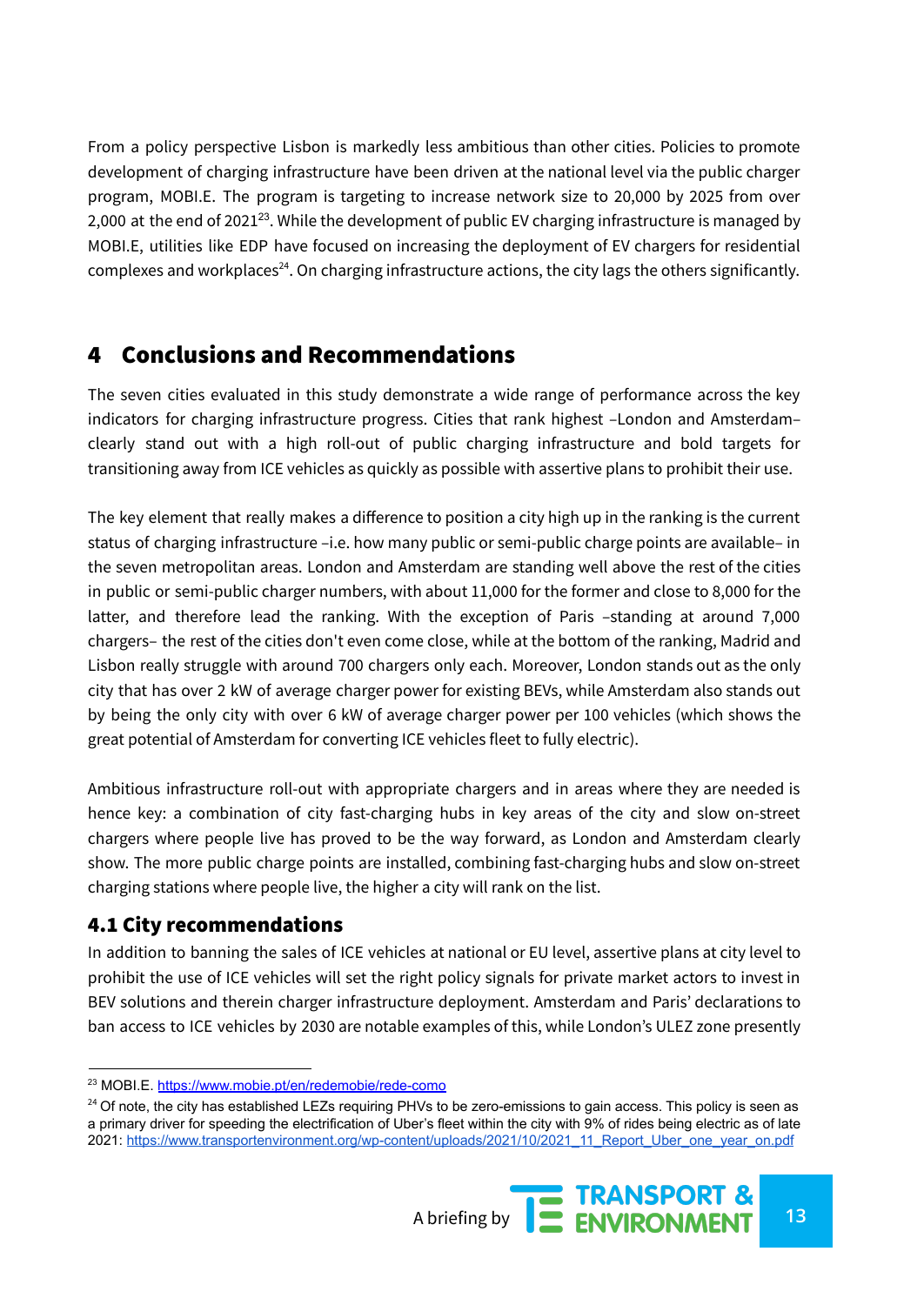has the most stringent emissions restrictions and widest scale. Berlin, Madrid, Lisbon, and Brussels have been less ambitious and could stimulate their uptake of BEVs and deployment of public chargers with greater ICE vehicle restrictions.

However, regardless of the targets adopted, further actions to support the market are needed. In this regard, leading cities have implemented policies that affect multiple areas of charger deployment and use. This includes subsidisation of charger deployment, policies regarding public charger deployment in residential neighbourhoods, charger-ready building codes, incentives and benefits for the use of charging infrastructure, and interoperability requirements of publicly accessible chargers.

While no city has adopted all actions, leaders have adopted most, supplemented national actions, and distinguished themselves in specific actions. London and Amsterdam have focused on expanding access to slow chargers in residential districts. London, Madrid, and Paris have also adopted charger-ready building codes, while Paris also has multiple financial incentives in place for both charger deployments supplementing national programs, and for charger use.

Situations for cities lagging the leaders could be significantly improved through stronger actions. The strategy for the rollout of public charging in Lisbon, for example, lags the leaders on multiple fronts, but most markedly on financial incentives and programs for charger deployment. While Portugal has strong financial incentives for purchasing a BEV, and Lisbon has decent incentives for operating a BEV, government actions supporting charger roll-out were not identified at national or local levels. Recently, Brussels has taken strong steps on charger deployment and this may help boost the city's deployment metrics in the near-term. However, lack of charger deployment actions at the national level will likely keep Brussels behind the leaders for the foreseeable future.

#### 4.2 EU policies

At the European level two major legislative files are important when it comes to the deployment of charging infrastructure: the Alternative Fuel Infrastructure Regulation (AFIR) and the Energy Performance of Buildings Directive (EPBD). AFIR is mainly focusing on publicly accessible infrastructure, while EPBD sets out minimum requirements for the deployment of private charging infrastructure e.g. in multi-dwelling residential buildings but also non-residential buildings, such as office buildings etc. Both files are currently under negotiation in the Council of the EU and the European Parliament.

What AFIR means for cities is that many more publicly accessible charge stations will need to be deployed by 2030 to meet the requirement for all EU Member States to provide at least 1 kW charging power for every BEV. In addition to the actual infrastructure requirements, the EU Commission is also aiming for better user-friendliness of the charging infrastructure, which should translate into better price transparency and easier payment options. The fleet based targets set by AFIR should hence help ensure that publicly accessible charge points installations increase in cities in line with the number of EVs on the road.

A briefing by **14 ENVIRONMENT** 14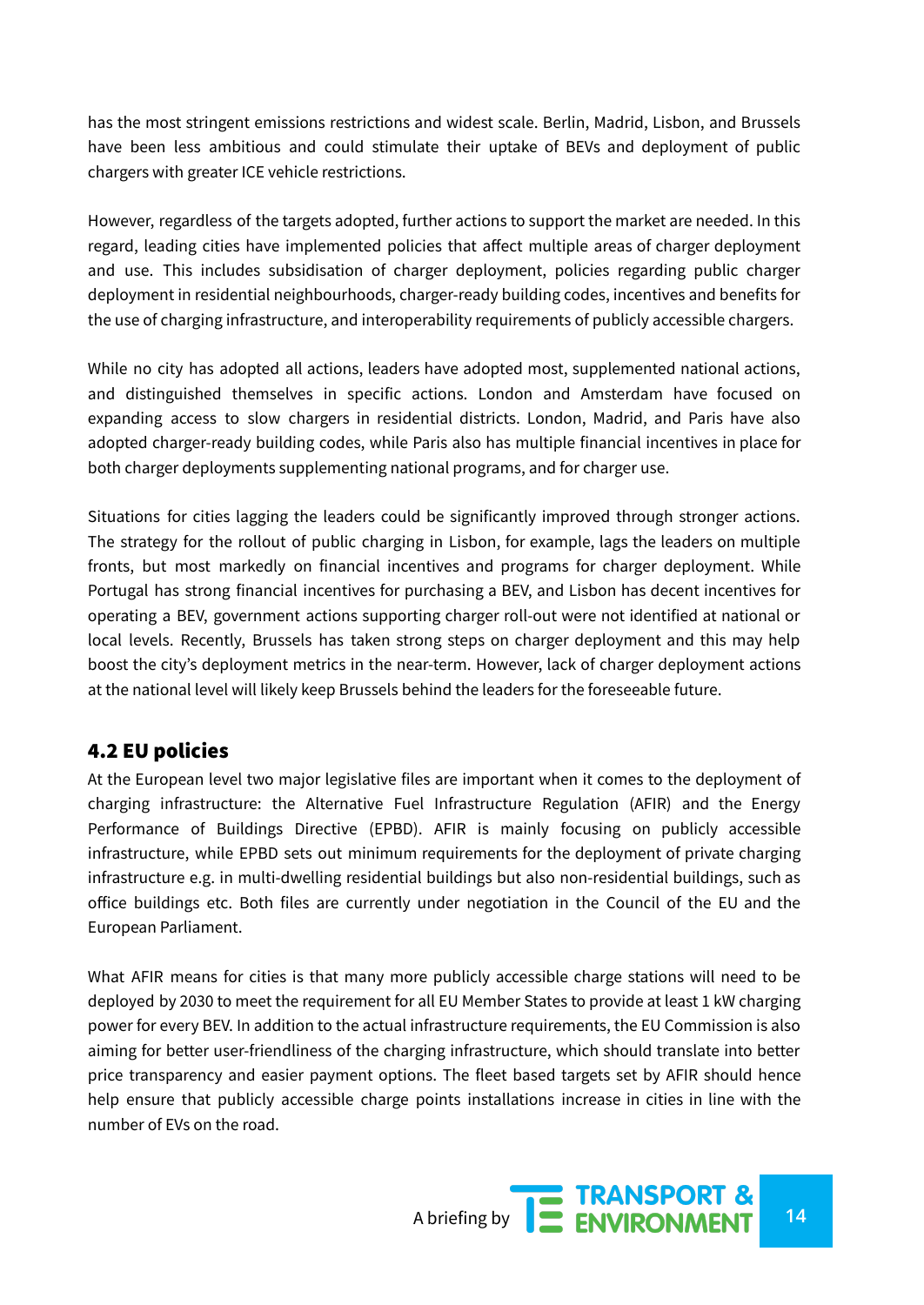Complementing the AFIR implications at city level, the impact of the revision of the EPBD could be even more crucial for cities: an ambitious revision will ensure enough charging infrastructure for all building types –both residential and non-residential– and would facilitate the process of installing charge points for private individuals, notably through the right to plug rule.

However, both proposals have weaknesses. Hence, AFIR and EPBD should be improved in order to remove remaining obstacles when it comes to EV charging, whether it happens in private or public settings.

#### **4.2.1 Public charging - Alternative Fuel Infrastructure Regulation (AFIR)**

The AFIR proposal is already a solid framework that will ensure sufficient publicly accessible charging infrastructure across Europe by mandating a minimum installed charging power of 1 KW for each BEV that is registered in the territory of a member state. While T&E sees this as sufficient in the long run, policy makers **should improve this fleet-based charging infrastructure targets** by linking them to the EV-share in a country's fleet and ensure an absolute minimum target. This ensures member states with a relatively low EV-share in their total vehicles fleet are obliged to provide sufficient infrastructure:

- **Minimum power output per BEV**: If EV fleet share is < 1% ➜ **3 kW**; <1 2.5% ➜ **2.5 kW**; < 2 5% ➜ **2 kW**; < 5 - 7.5% ➜ **1.5 kW**; above 7.5% ➜ **1 kW.**
- **● Safeguard mechanism**: minimum charging infrastructure in every member state for at least 2% EV-share in 2025, 5% in 2027 and 10% in 2030.

Furthermore, AFIR should **enable cars to charge where they park** and enable especially people in urban areas without any access to private charging to charge their EV by making it mandatory for medium and large commercial properties to equip 15% of their parking spaces with public accessible chargers.

## 4.2.2 EU targets for charging in buildings

The EPBD proposal on the other hand is important to address private charging, which according to the Commission's own impact assessment will account for 60 - 85% of all charging cycles in 2030. T&E sees a clear improvement in the Commission's new proposal when taking into account the requirements of the directive that is currently in force, namely ambitious requirements for new buildings and buildings undergoing major renovation –with all parking spaces having to be 'Ev-ready' and pre-cabled for possible future charging points.

The proposal is however, weak when it comes to requirements for existing buildings - especially existing residential buildings - which make up the vast majority of all buildings in the EU. T&E thus recommends to have pre-cabling requirements for all parking spaces for all existing buildings (>3 parking spaces) latest by 2035 with intermediate targets of 15% in 2027 and 30% in 2030. For publicly owned or occupied buildings all parking spaces should be already pre-cabled by 2030 at the latest.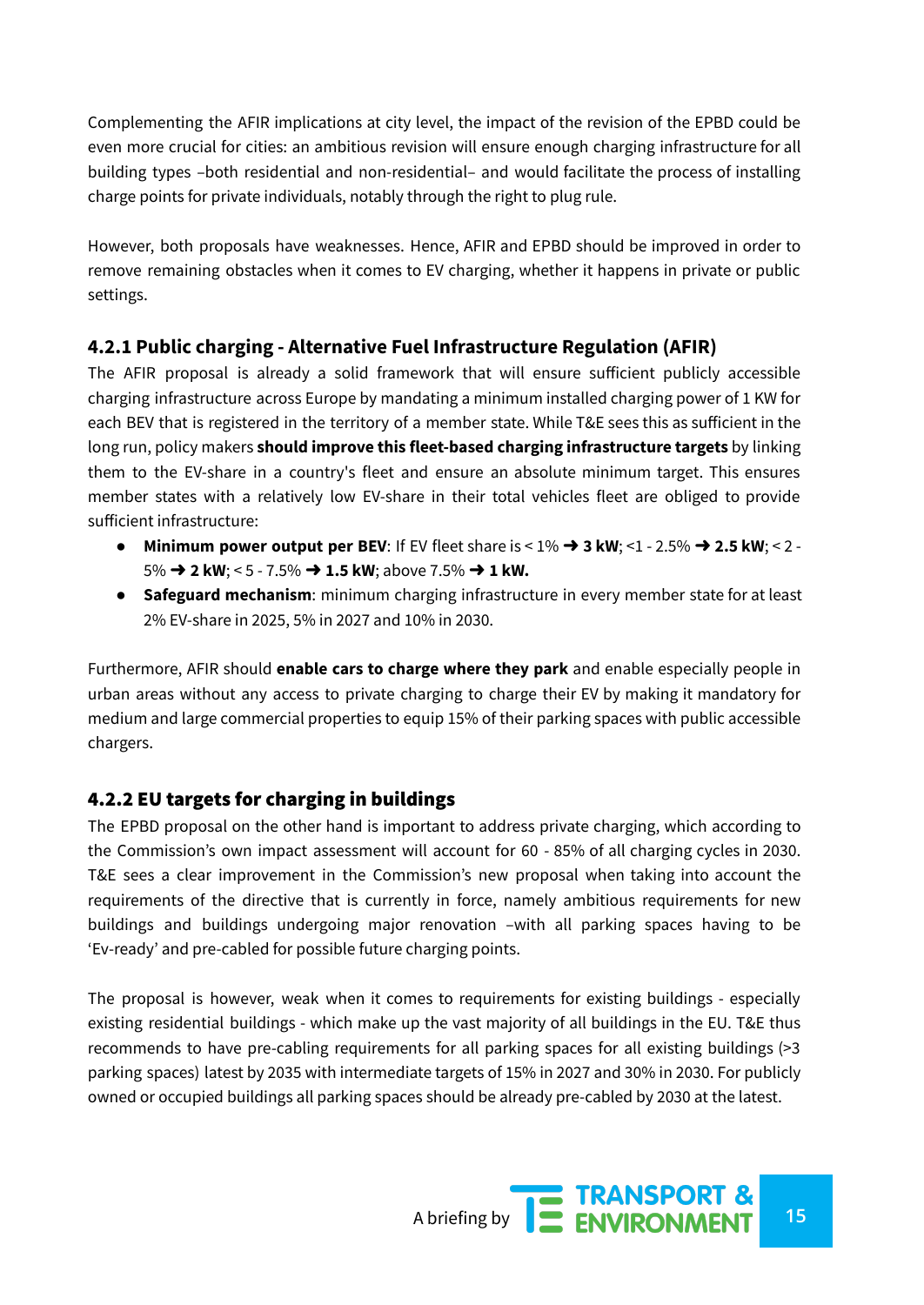Furthermore, for all existing non-residential buildings (>10 parking spaces) at least 15% of all parking spaces should have an installed charging point by 2030 and 30% by 2035. New non-residential buildings and those undergoing major renovation should have a charging point for every second parking space as a minimum.

Last but not least, to lower the entry barriers to e-mobility, the EPBD should guarantee a 'right to plug' that would ensure that the latency between the application or a private charging point and the actual installation is no longer than three months.

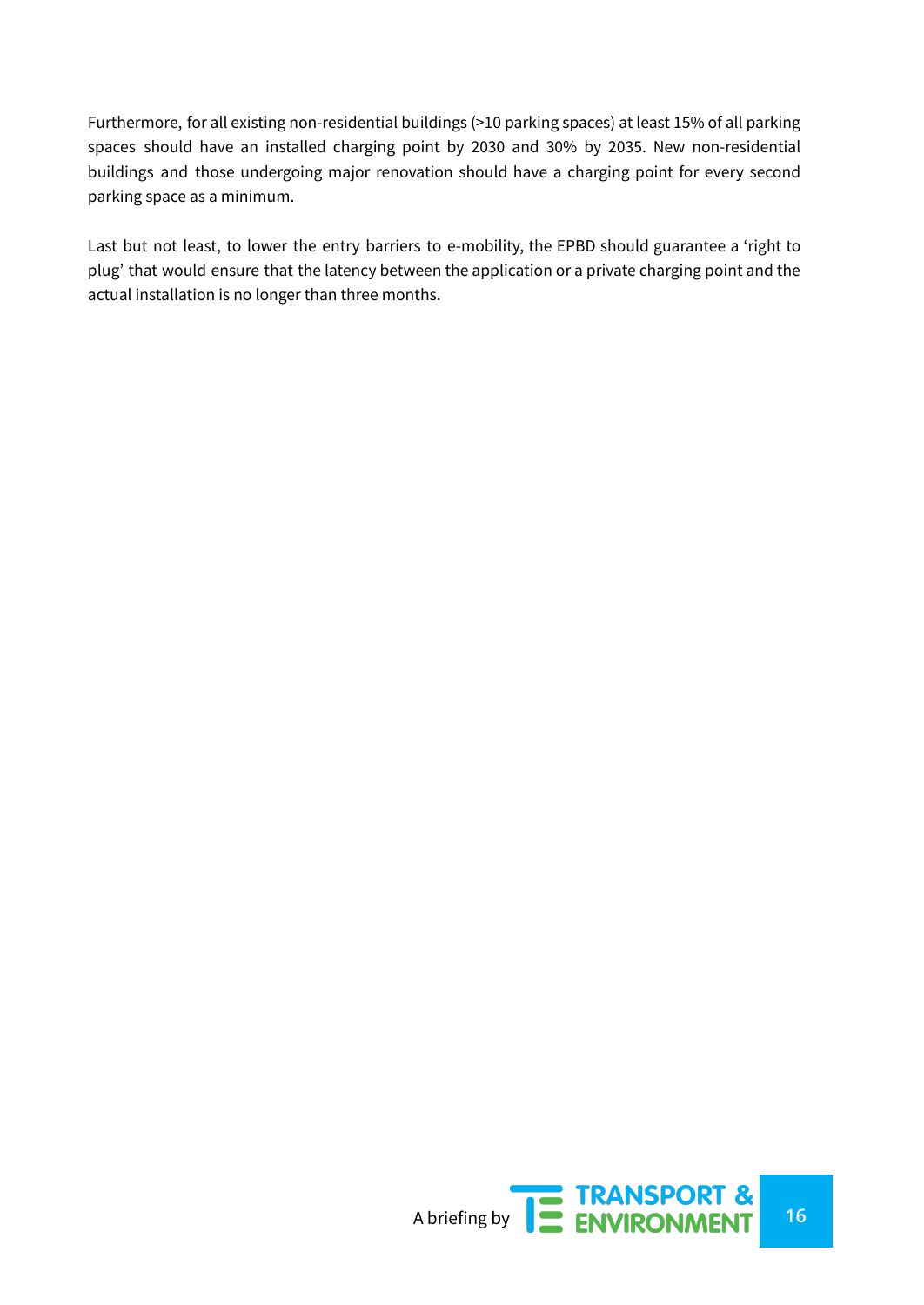# Appendix

| City            | Public<br>Chargers (#) | Semi-Public<br>Chargers (#) | Charger<br>Capacity (kW) | Metropolitan<br>Area BEV Fleet (#) | Metropolitan Area<br>Vehicle Fleet (#) |
|-----------------|------------------------|-----------------------------|--------------------------|------------------------------------|----------------------------------------|
| Amsterdam       | 5,227                  | 2,407                       | 83,536                   | 61,673                             | 1,389,380                              |
| <b>Berlin</b>   | 1,698                  | 420                         | 43,583                   | 22,729                             | 1,328,836                              |
| <b>Brussels</b> | 536                    | 428                         | 15,306                   | 10,653                             | 570,077                                |
| Lisbon          | 625                    | 111                         | 13,926                   | 17,167                             | 1,216,370                              |
| London          | 5,303                  | 5,862                       | 163,892                  | 68,104                             | 2,913,465                              |
| Madrid          | 550                    | 141                         | 15,527                   | 21,704                             | 4,625,861                              |
| Paris           | 1,143                  | 5,925                       | 47,017                   | 64,665                             | 6,334,433                              |

City Charging Infrastructure Metrics

#### Government Actions by City

| Action                                              | Weight | Amsterdam                 | <b>Berlin</b> | <b>Brussels</b> | Lisbon                    | London       | Madrid       | Paris        |
|-----------------------------------------------------|--------|---------------------------|---------------|-----------------|---------------------------|--------------|--------------|--------------|
| Charging<br>infrastructure<br>deployment target     | 5%     |                           | Χ             | $\mathsf{X}$    | X                         | X            |              | X            |
| Infrastructure<br>action plan                       | 5%     | X                         | Χ             | X               | X                         | $\sf X$      | X            | X            |
| Charging<br>incentives and<br>benefits for drivers  | 15%    | $\sf X$                   |               | X               | $\boldsymbol{\mathsf{X}}$ | $\mathsf{X}$ |              | $\mathsf{X}$ |
| Charging<br>interoperability<br>requirements        | 5%     | $\boldsymbol{\mathsf{X}}$ | X             | $\mathsf{X}$    | $\boldsymbol{\mathsf{X}}$ |              |              |              |
| City public charger<br>promotions                   | 15%    | $\boldsymbol{\mathsf{X}}$ | $\pmb{\chi}$  | $\pmb{\chi}$    |                           | $\mathsf{X}$ | $\mathsf{X}$ | $\mathsf{X}$ |
| City private and<br>workplace charger<br>promotions | 15%    |                           |               | $\sf X$         |                           |              | $\sf X$      | $\sf X$      |

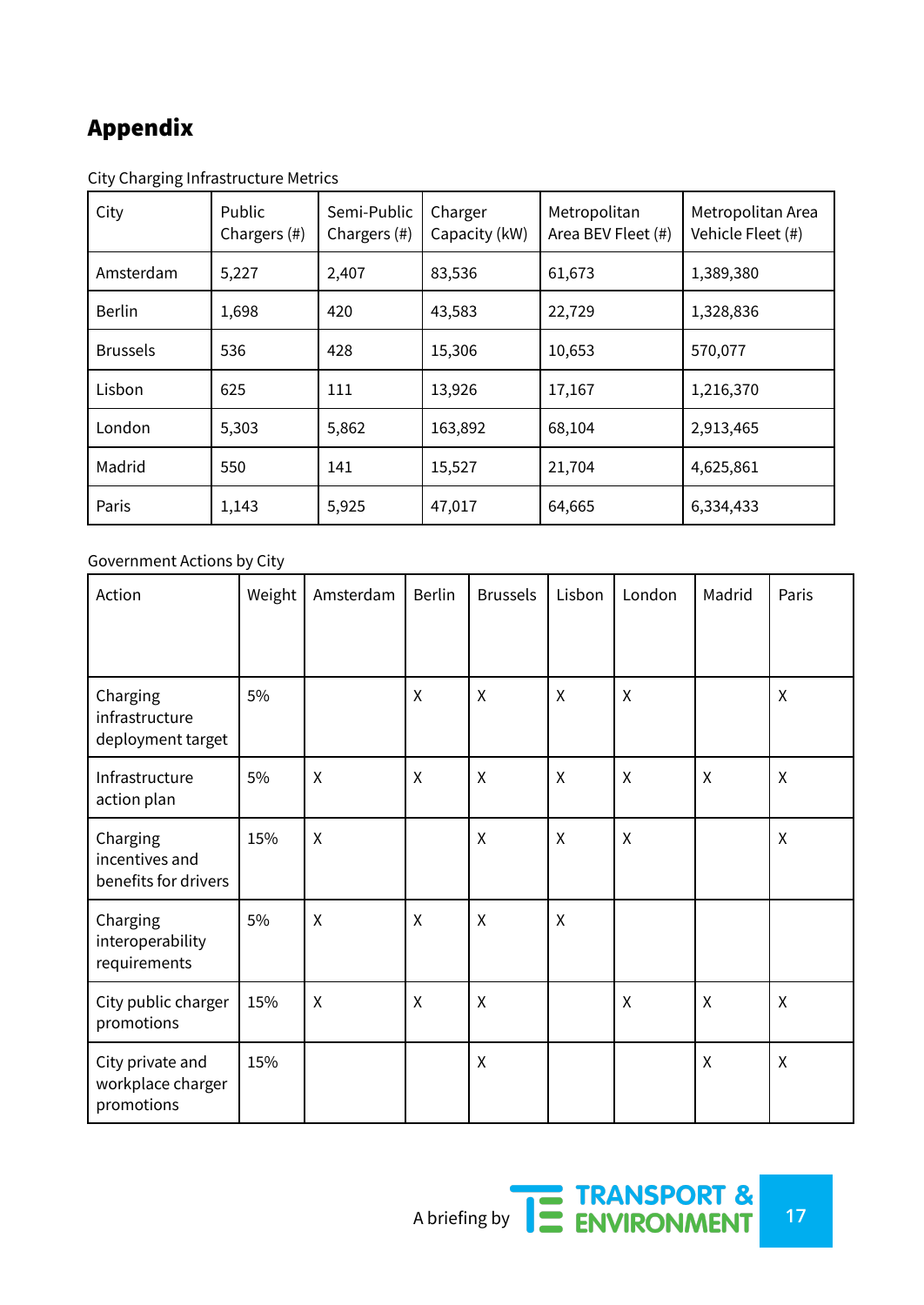| National public<br>charger<br>promotions                   | 5%   | X                         | $\pmb{\chi}$              |   |   | X       | X      | X                         |
|------------------------------------------------------------|------|---------------------------|---------------------------|---|---|---------|--------|---------------------------|
| National private<br>and workplace<br>charger<br>promotions | 5%   | X                         |                           |   |   | X       | X      | X                         |
| Charger ready<br>building codes                            | 15%  |                           |                           |   |   | X       | X      | X                         |
| Residential area<br>public charging<br>programs            | 15%  | $\boldsymbol{\mathsf{X}}$ | $\boldsymbol{\mathsf{X}}$ |   |   | $\sf X$ | $\chi$ | $\boldsymbol{\mathsf{X}}$ |
| <b>Total Government</b><br>Actions Score (out<br>of $10)$  | 100% | 6.5                       | 5                         | 6 | 3 | 8       | 7.5    | 9.5                       |

# Bibliography

- Dale Hall, Nic Lutsey. *Charging infrastructure in cities: Metrics for evaluating future needs*. ICCT. August 2020. <https://theicct.org/sites/default/files/publications/EV-charging-metrics-aug2020.pdf>
- Dale Hall, Sandra Wappelhorst, Peter Mock, Nic Lutsey. *European Electric Vehicle Factbook 2019/2020*. ICCT.

[https://accesshub.sharepoint.com/sites/esiportal/Mobility/5.%20Projects/TE/Sources/EV-EU-Factbo](https://accesshub.sharepoint.com/sites/esiportal/Mobility/5.%20Projects/TE/Sources/EV-EU-Factbook-2020.pdf?CT=1640115301829&OR=ItemsView) [ok-2020.pdf?CT=1640115301829&OR=ItemsView](https://accesshub.sharepoint.com/sites/esiportal/Mobility/5.%20Projects/TE/Sources/EV-EU-Factbook-2020.pdf?CT=1640115301829&OR=ItemsView)

- Guidehouse Insights. *Market Data: EV Charging Equipment, 2021.* [https://guidehouseinsights.com/reports/market-data-ev-charging-equipment](https://guidehouseinsights.com/reports/market-data-ev-charging-equipmentv)
- Marie Rajon Bernard, Dale Hall, Nic Lutsey. *Fulfilling electric vehicle charging infrastructure needs in Greater London and its boroughs.* ICCT. November 2020. <https://theicct.org/sites/default/files/publications/London-EV-charging-infra-nov2020.pdf>
- Michael Nicholas, Sandra Wappelhorst. Regional charging Infrastructure requirements in Germany through 2030. ICCT. October 2020. <https://theicct.org/sites/default/files/publications/germany-charging-infrastructure-20201021.pdf>

Michael Nicholas, Sandra Wappelhorst. Spain's electric vehicle infrastructure challenge: How many chargers will be required in 2030? ICCT. January 2021. <https://theicct.org/sites/default/files/publications/Spain-EV-charging%20infra-jan2021.pdf>